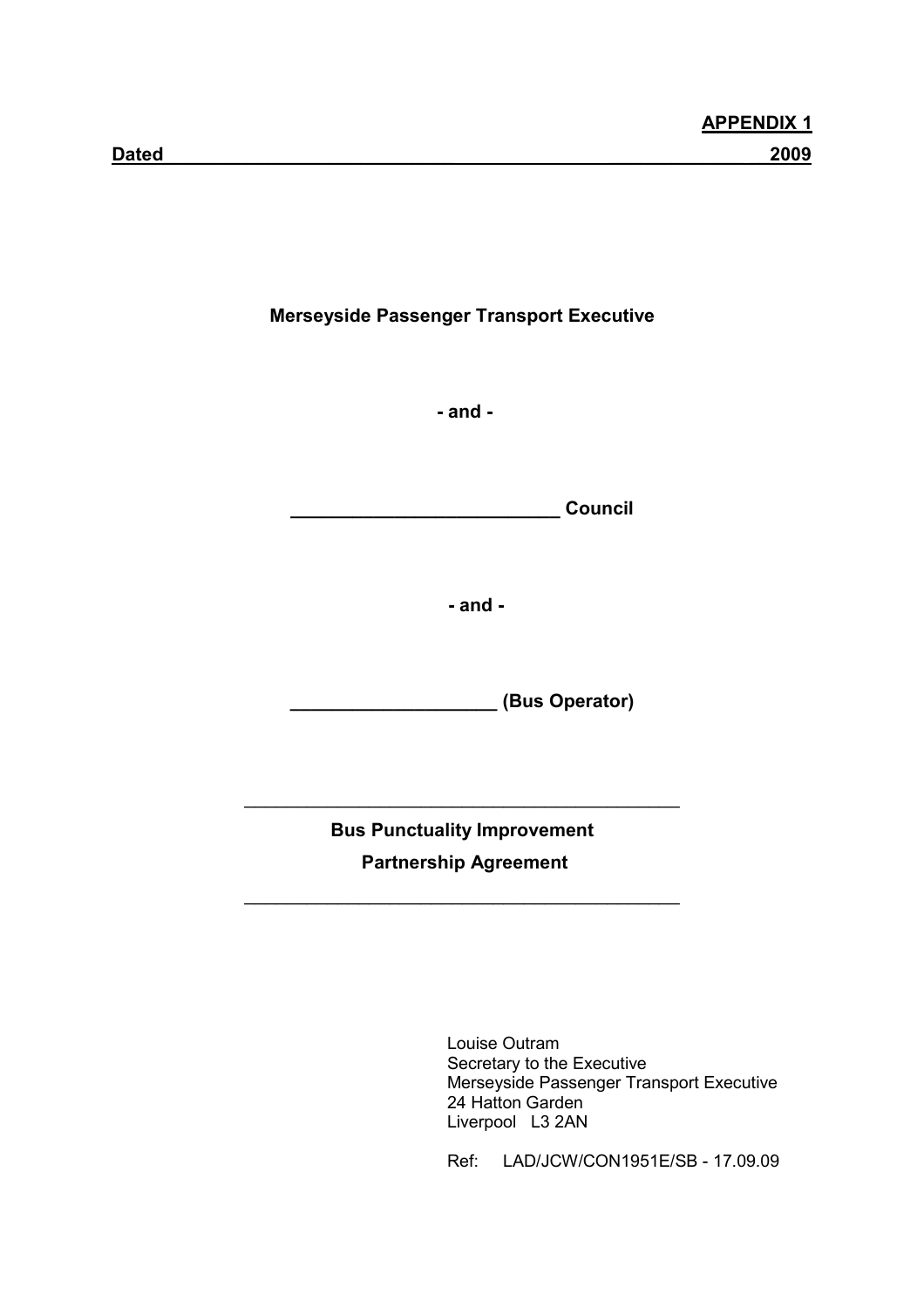# **Bus Punctuality Improvement Partnership**

# **CONTENTS**

| <b>Section</b> |                                               |                                                   | Page No        |
|----------------|-----------------------------------------------|---------------------------------------------------|----------------|
| 1.             | Introduction                                  |                                                   | $\overline{2}$ |
| 2.             | Background                                    |                                                   | $\overline{2}$ |
| 3.             | <b>Definitions</b>                            |                                                   | $\overline{4}$ |
| 4.             | Objectives                                    |                                                   | 4              |
| 5.             | Achievement of Shared Objectives              |                                                   | 5              |
| 6.             | Use/Publication of Sensitive Information/Data |                                                   | 6              |
| 7.             | Interpretation                                |                                                   | 6              |
|                | Appendix A: Data Sharing Agreement            |                                                   | $\overline{7}$ |
|                | Schedule 1 Bus Operator Data                  |                                                   | 19             |
|                | Schedule 2 Council Data                       |                                                   | 20             |
|                | Schedule 3 Use of Data                        |                                                   | 21             |
|                | Appendix B: Monitoring and Methodology        |                                                   | 23             |
|                | Appendix C: Proposed Joint Actions            |                                                   | 24             |
|                |                                               | Integrated Corridor Management Approach and Plans | 24             |
|                | Route Improvement Plans                       |                                                   | 24             |
|                | <b>Operational Improvement Plans</b>          |                                                   | 26             |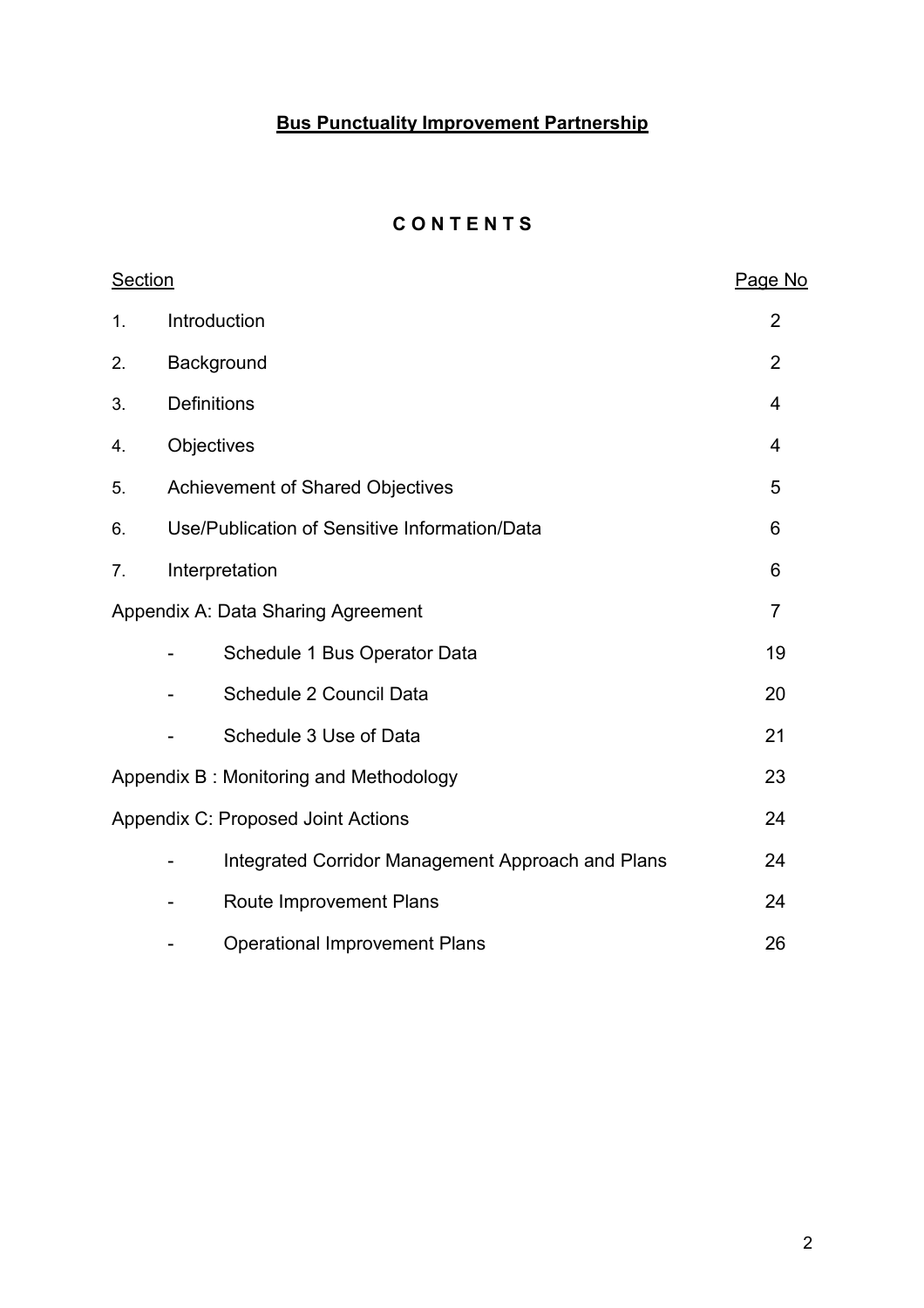## Bus Punctuality Improvement Partnership Agreement

## 1. Introduction

- 1.1 This Bus Punctuality Improvement Partnership is an agreement between Merseyside Passenger Transport Executive ("the Executive") and and  $C$ ouncil ("the Council") on behalf of the Merseyside LTP Partnership ("the LTP Partnership") and Bus Company ("the Bus Operator") (collectively called "the Partners") and is designed to facilitate improvement to the punctuality of bus services within Merseyside.
- 1.2 This document focuses on a data sharing agreement, the standards to be achieved and the measures that the Partners propose to implement, within the key area of punctuality.
- 1.3 The aim of the Bus Punctuality Improvement Partnership is, as part of an improved public transport offer, to continually improve and then maintain the punctuality of bus services operating within or originating/terminating within Merseyside.

## 2. Background

- 2.1 Rising levels of traffic and congestion have led to lengthening journey times along the major bus routes across Merseyside. Average journey times have lengthened by some 10 mins in the peak over last 5 years, and the variability of running times has worsened. This situation is being addressed through the Merseyside Local Transport Plan, which advocates a mixture of capacity improvements and demand management measures designed to control this growth in congestion.
- 2.2 In accordance with the provisions of the joint Merseyside Local Transport Plan, and within the context of a wider Quality Bus Partnership, through this Bus Punctuality Improvement Partnership, the Partners seek to build on the improvements already made and achieve a continuous citywide growth in bus passenger numbers.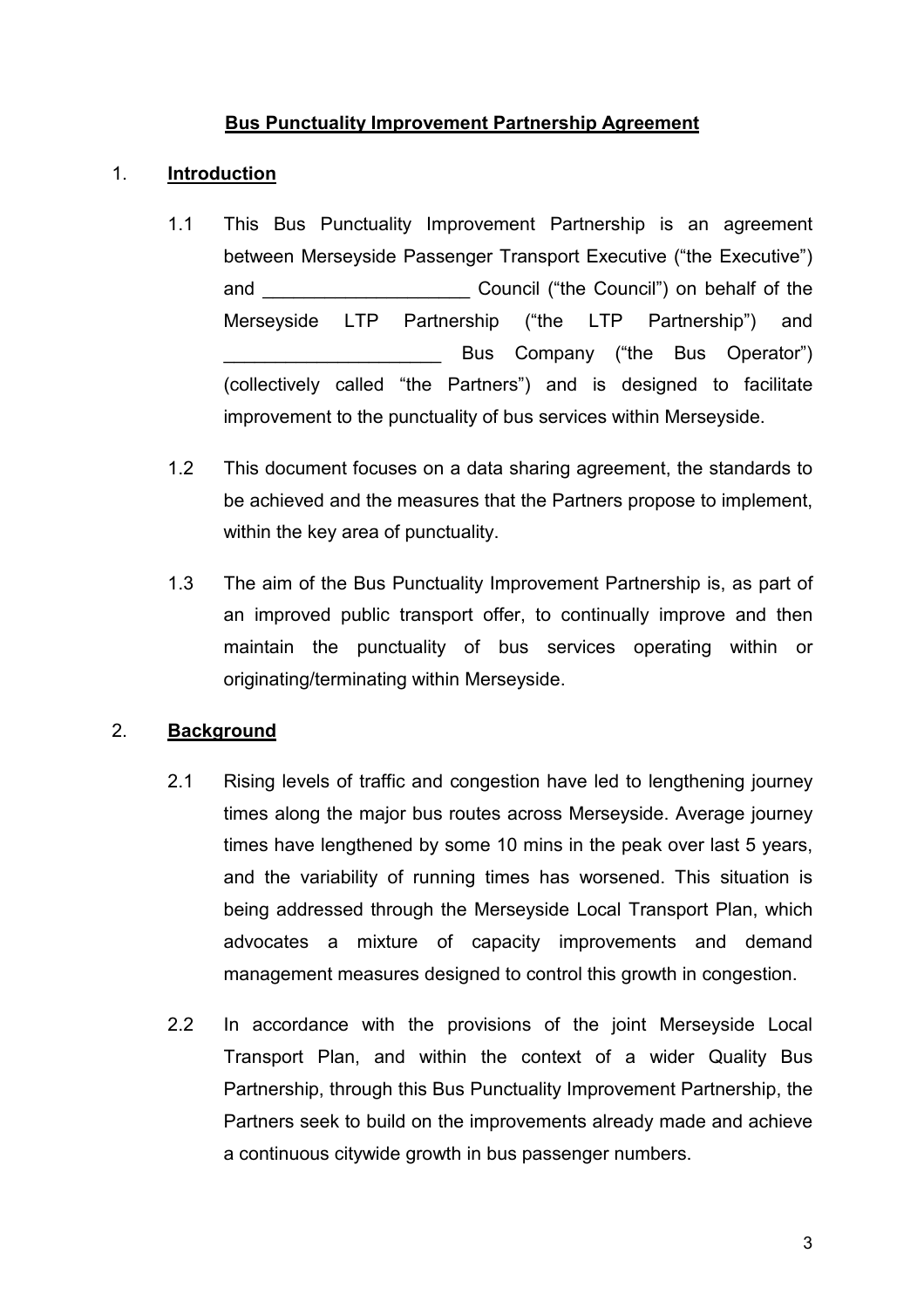# Merseyside Local Transport Plan (LTP2)

2.3 The Partners have all signed up to the LTP, and the Merseyside Bus Strategy (MBS), and so demonstrated their commitment to improving the punctuality of bus services within Merseyside, recognising that improvements to punctuality can:

| <b>Contribute towards</b>                       | <b>By</b>                                                                                                                                 |
|-------------------------------------------------|-------------------------------------------------------------------------------------------------------------------------------------------|
| Economic development                            | Providing improved journey times for<br>commuters and freer flowing traffic                                                               |
| Reduced congestion                              | Providing a real alternative to the car for<br>leisure and work trips                                                                     |
| Improved air quality                            | Reducing the number of vehicles on the<br>road                                                                                            |
| Improving social inclusion<br>and accessibility | Creating more sustainable communities<br>and improving opportunities for better<br>access to training, jobs, healthcare and<br>education. |

2.4 Within the context set by LTP2 the objective of the MBS is:-

 "…to provide a high quality bus network that meets the needs of the people of Merseyside in a secure, accessible, sustainable and cost effective way"

#### Traffic Commissioner

- 2.5 The Bus Punctuality Improvement Partnership also helps the Bus Operator maintain compliance with the Traffic Commissioner's (bus industry regulator) standards under the Transport Act 1985 as amended ("the Transport legislation") which requires the Bus Operator to register routes and times of local bus services that they operate.
- 2.6 Under the Transport legislation, bus operators are under a statutory obligation to adhere to that timetable set out at registration, failure to do so would render the Bus Operator liable to monitoring and enforcement by the Traffic Commissioner.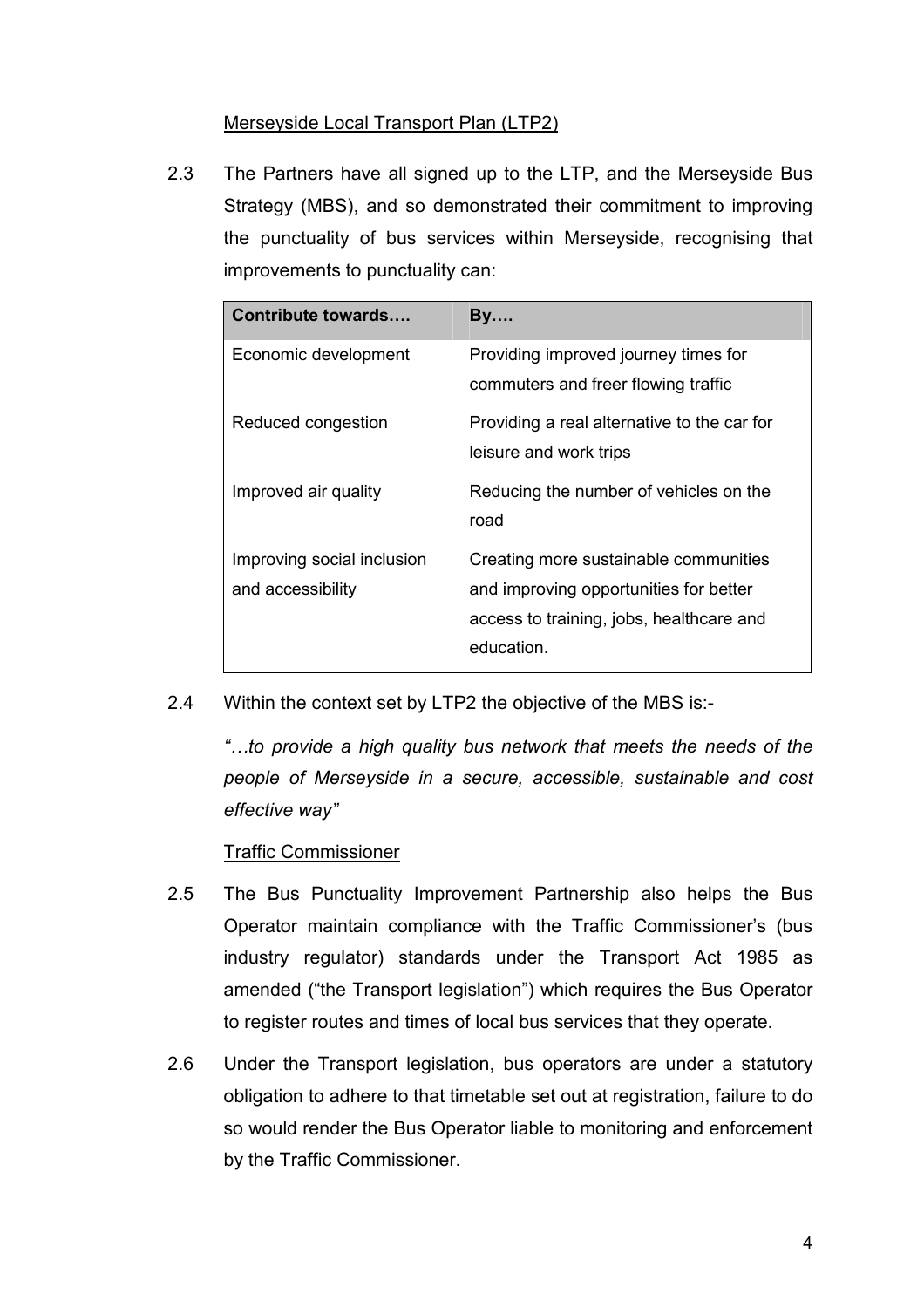- 2.7 Traffic Enumerators will monitor punctuality at a number of sites and report findings back to the Traffic Commissioner. Where performance is poor bus operators will be given the chance to submit evidence of mitigating circumstances including variable and unpredictable congestion issues that are beyond the operator's direct influence or control.
- 2.8 All Partners are fully committed to resolving punctuality issues at the same time as maintaining a high quality level of service on the network. Progress achieved by the partnership will be reported to the Traffic Commissioner for the North West on an annual basis.

## Traffic Management Act 2004

- 2.9 The Traffic Management Act 2004 places obligations on Local Transport Authorities to adopt policies that will ensure the efficient use of the road network and minimise delays to road users. As part of this obligation, each Local Transport Authority will be required to appoint a Traffic Manager, whose remit will be to direct the Authority's actions to minimise disruption to road users from congestion.
- 2.10 Under the Traffic Management Act 2004, Local Transport Authorities are required to work with relevant Partners including bus operators and Traffic Commissioners to develop improvement plans to ensure compliance with the Traffic Management Act 2004.
- 2.11 The Partners recognise that partnership working will help achieve mutual ends of a punctual public transport system and a free flowing road network.

## 3. Definitions

- 3.1 Punctuality is:-
	- Adherence to the published timetable at all timings points on route.
- 3.2 Punctuality is currently generally short of the standard expected by the public. The PIP will seek to address this, by establishing a benchmark,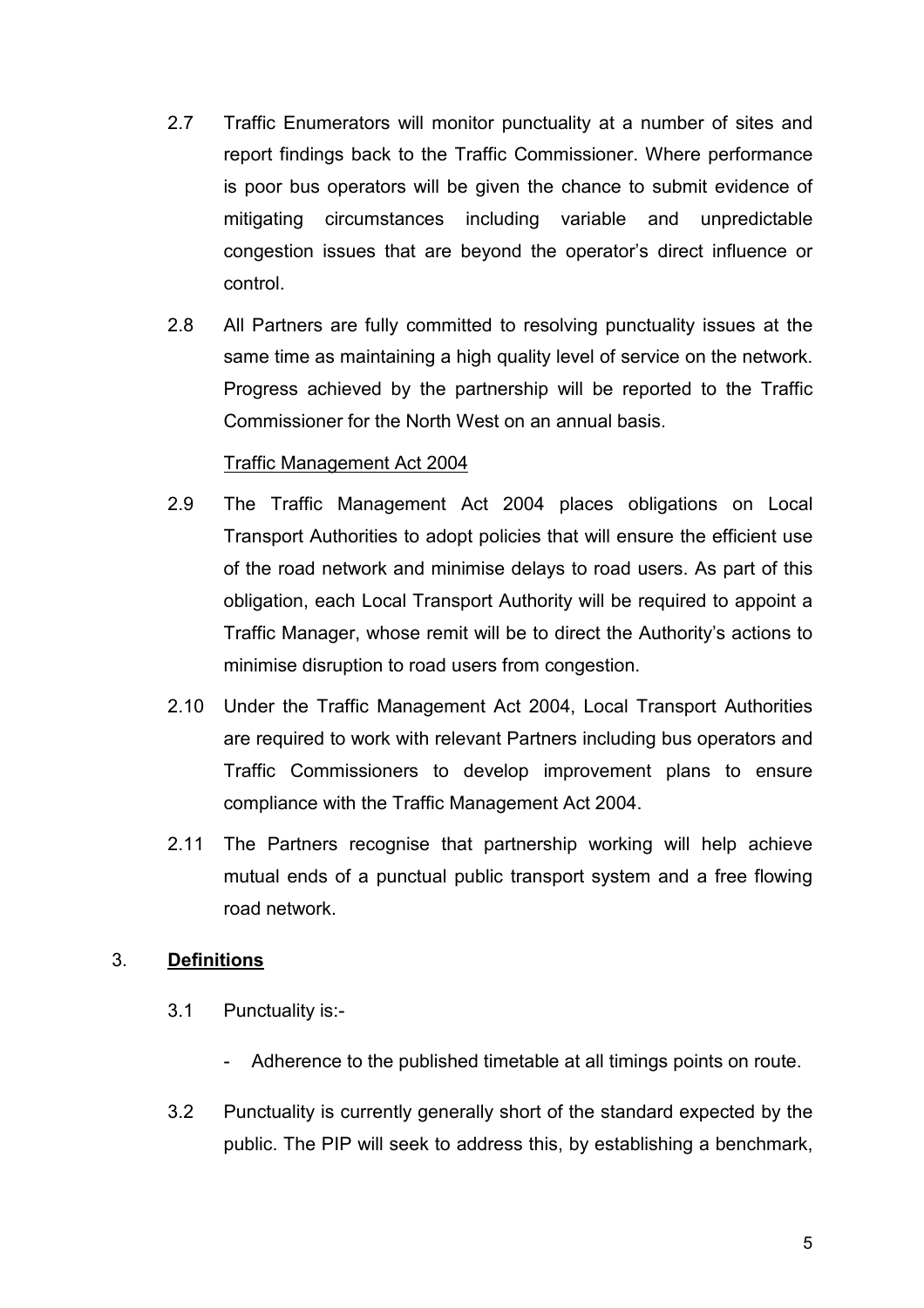at the outset, of prevailing levels of punctuality along the designated route(s).

## 4. Objectives

- 4.1 For the Partners to jointly work to:-
	- 4.1.1 Achieve the Traffic Commissioner's target of the specified percentage of journeys arriving within the window of 1 minute early to 5 minutes late at published timing points, in accordance with the Traffic Commissioner's (current) Practice Direction.
	- 4.1.2 Ensure that at least 90% of advertised journeys run to time, recognising that all partners will have a role to play in achieving this target.
	- 4.1.3 Minimise journey time delay and variability.
	- 4.1.4 Reduce bus vehicle emissions resulting from more consistent speeds and reduced delay.

## 5. Achievement of the Shared Objectives

- 5.1 The shared objective for the Partners of improving bus punctuality across Merseyside is to increase the desirability of public transport as a means of managing congestion levels, and to support the development of sustainable transport routes to improve social inclusion, economic development opportunity & air quality within Merseyside.
- 5.2 The shared objectives will be achieved by:-
	- A Joint sharing and usage of data from monitoring surveys and any other relevant sources (subject to the provisions of the separate data sharing agreement) to establish levels of compliance, the reasons for any shortcomings and to identify means of improvement. This is demonstrated by the Data Sharing Agreement in Appendix A.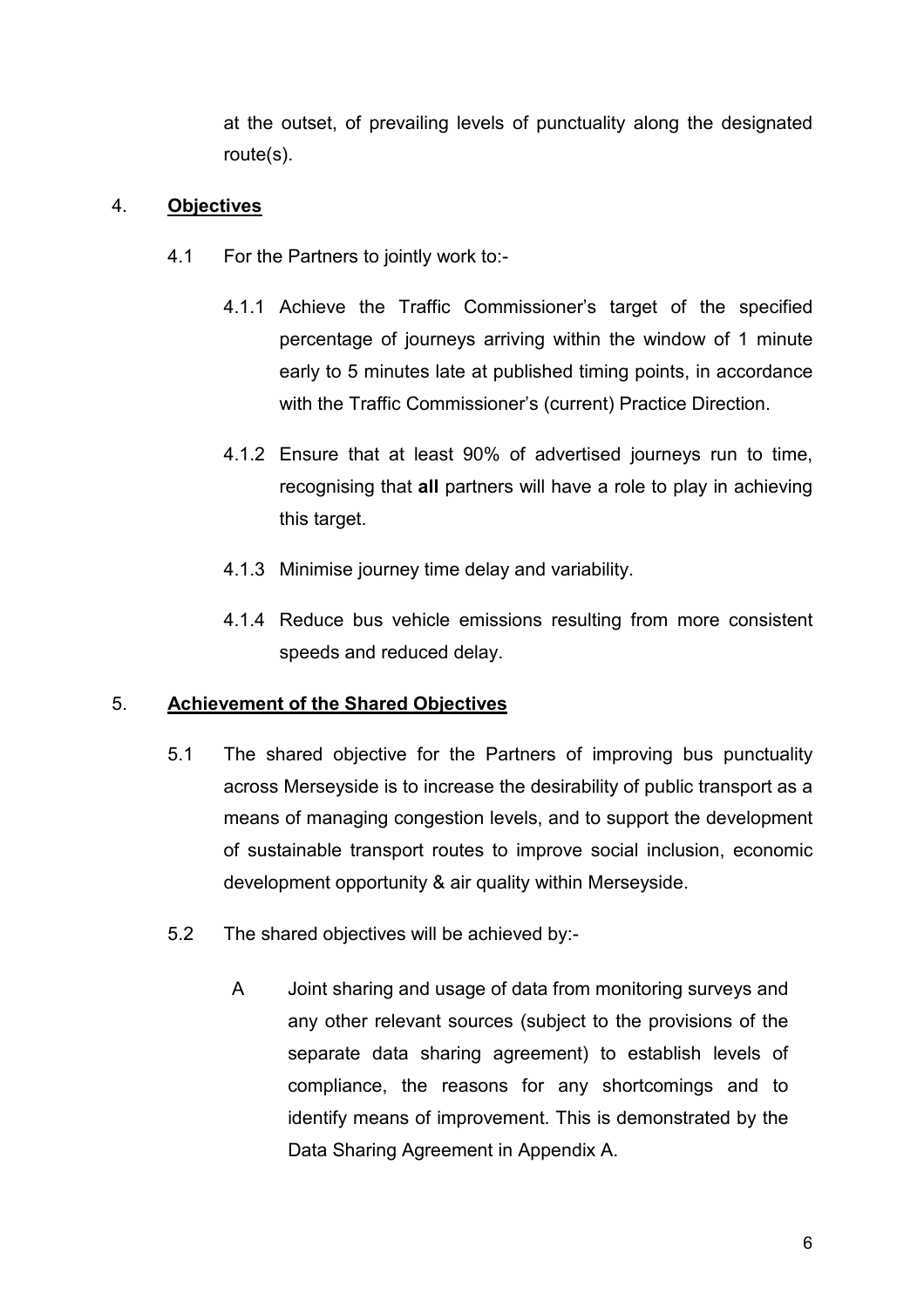- B Achievable timetabling by the Bus Operator and the Executive (for contracted services), bearing in mind the generally prevailing traffic conditions.
- C Timely exchange of information and regular liaison so as to plan for any disruption to the highway network and to inform the public of significant punctuality shortcomings. To include where practicable, provision by the Council of estimates of delay to bus journeys and, where it is not possible to quantify such delay, to provide a statement to that effect.
- D Jointly identify causes and locations ('Hot Spots') of delays to services and targeted enforcement action by the Council to improve conditions.
- E The Council to give its enforcement priority to traffic regulation orders on bus routes, particularly in the morning and evening peaks.
- F Any investment by the Bus Operator in vehicles, ticketing equipment and training which should minimise boarding and alighting times, particularly for people with a mobility impairment.
- G A commitment to real time passenger information (RTPI) thereby reducing perceived waiting times and allowing passengers to make informed choices about their journey options.
- H A commitment to comprehensive route upgrading of the radial corridors, based upon the Integrated Corridor Management (ICM) Approach, including bus priority to reduce both journey time variability and journey times, subject to the availability of funding.
- I The Council to continue to invest in UTMC, and further, to enhance its control room functionality to achieve pro-active management of the network.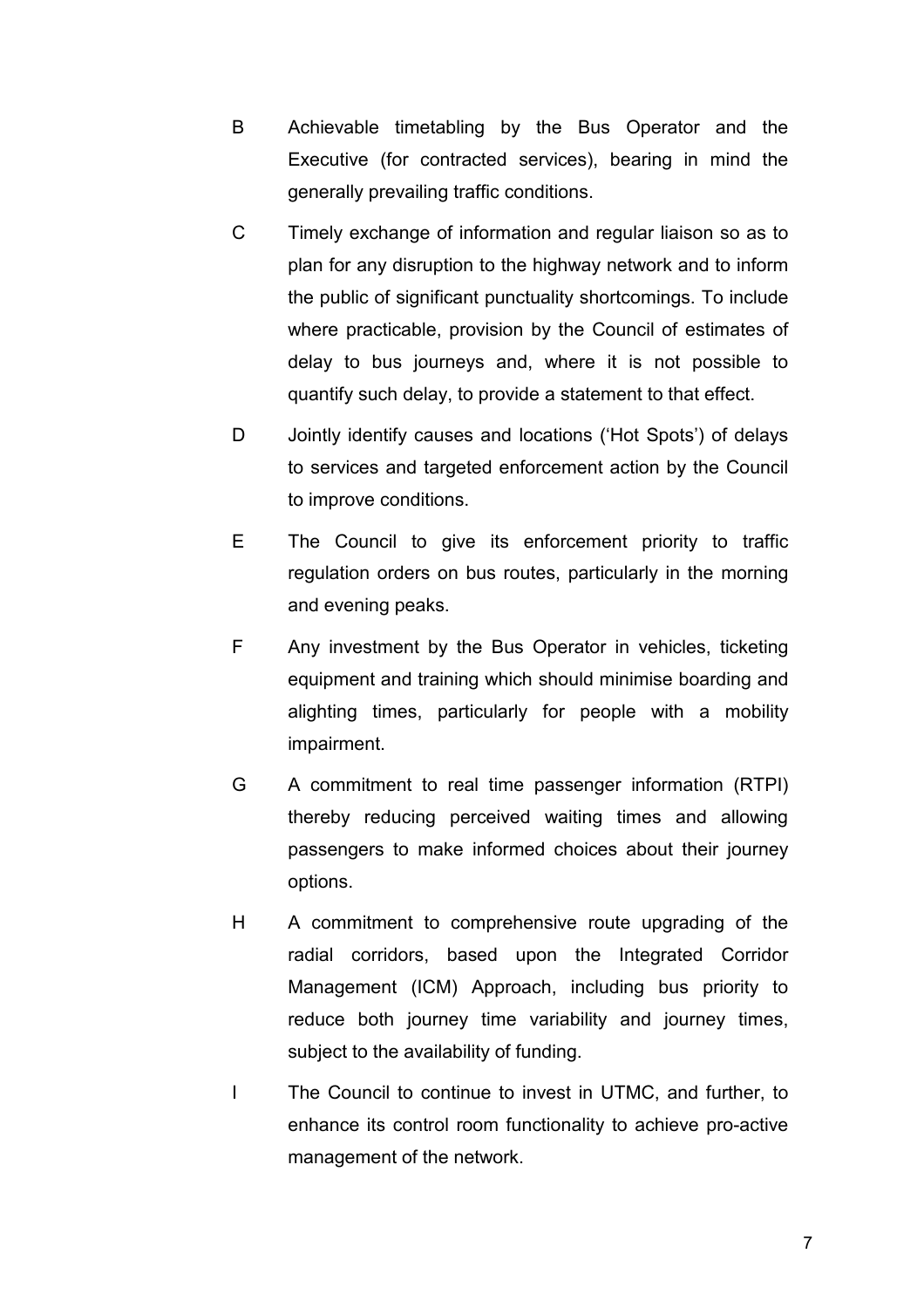J The Executive will collect and analyse monitoring data as set out in Appendix B for the purpose of monitoring punctuality for LTP2, to provide a good cross section of punctuality at start points, mid route, and non-timing points. Where practicable, this data will be used to corroborate the data supplied by the Bus Operator. Additional surveys may be undertaken as required, where the existing datasets are not sufficient.

## 6. Use/Publication of Sensitive Information/Data

Data deemed to be either commercially sensitive or confidential in nature arising from this agreement will be subject to the "Data Sharing Agreement" which covers all data sharing activities between the Executive, the Council and the Bus Operator.

## 7. Interpretation

- 7.1 The details of the Agreement are set out in the Appendices and accompanying Schedules. The whole document is to be taken in its entirety when interpreting and applying the Agreement.
- 7.2 The Partners declare their commitment to the objectives of the Bus Punctuality Improvement Partnership, and the delivery of any improvement plans subsequently put in place by the Partners.
- 7.3 This Bus Punctuality Improvement Partnership will be reviewed from time to time or at the request of any of the Partners.

| Agreed and accepted for and on<br>behalf the Executive                       | Agreed and accepted for and on<br>behalf of the Council | Agreed and accepted for and on<br>behalf of the Bus Operator |
|------------------------------------------------------------------------------|---------------------------------------------------------|--------------------------------------------------------------|
| Signed Signed Signes Signes Signed Signes Signes Signes Signes Signes Signes |                                                         |                                                              |
| Name Name Name                                                               |                                                         |                                                              |
|                                                                              |                                                         |                                                              |
|                                                                              |                                                         |                                                              |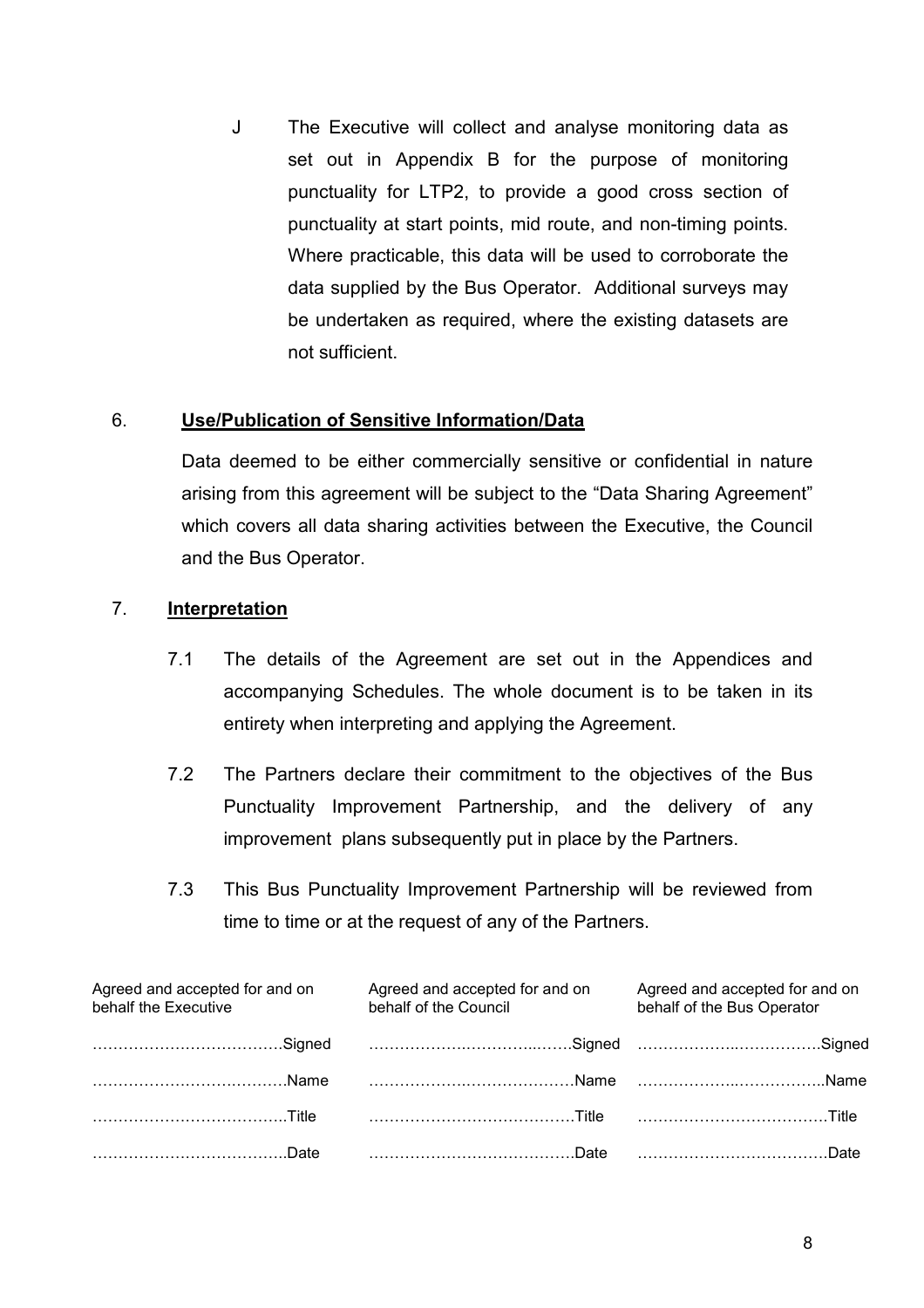# Appendix A

## Data Sharing Agreement

Dated: \_\_\_\_\_\_\_\_\_\_\_\_\_\_\_\_\_\_\_\_\_\_\_\_

# Merseyside Passenger Transport Executive

\_\_\_\_\_\_\_\_\_\_\_\_\_\_\_\_\_\_\_\_\_ (Council)

\_\_\_\_\_\_\_\_\_\_\_\_\_\_\_\_\_\_\_\_\_(Bus Operator)

Data Sharing Agreement

 $\overline{a}$ 

 $\overline{a}$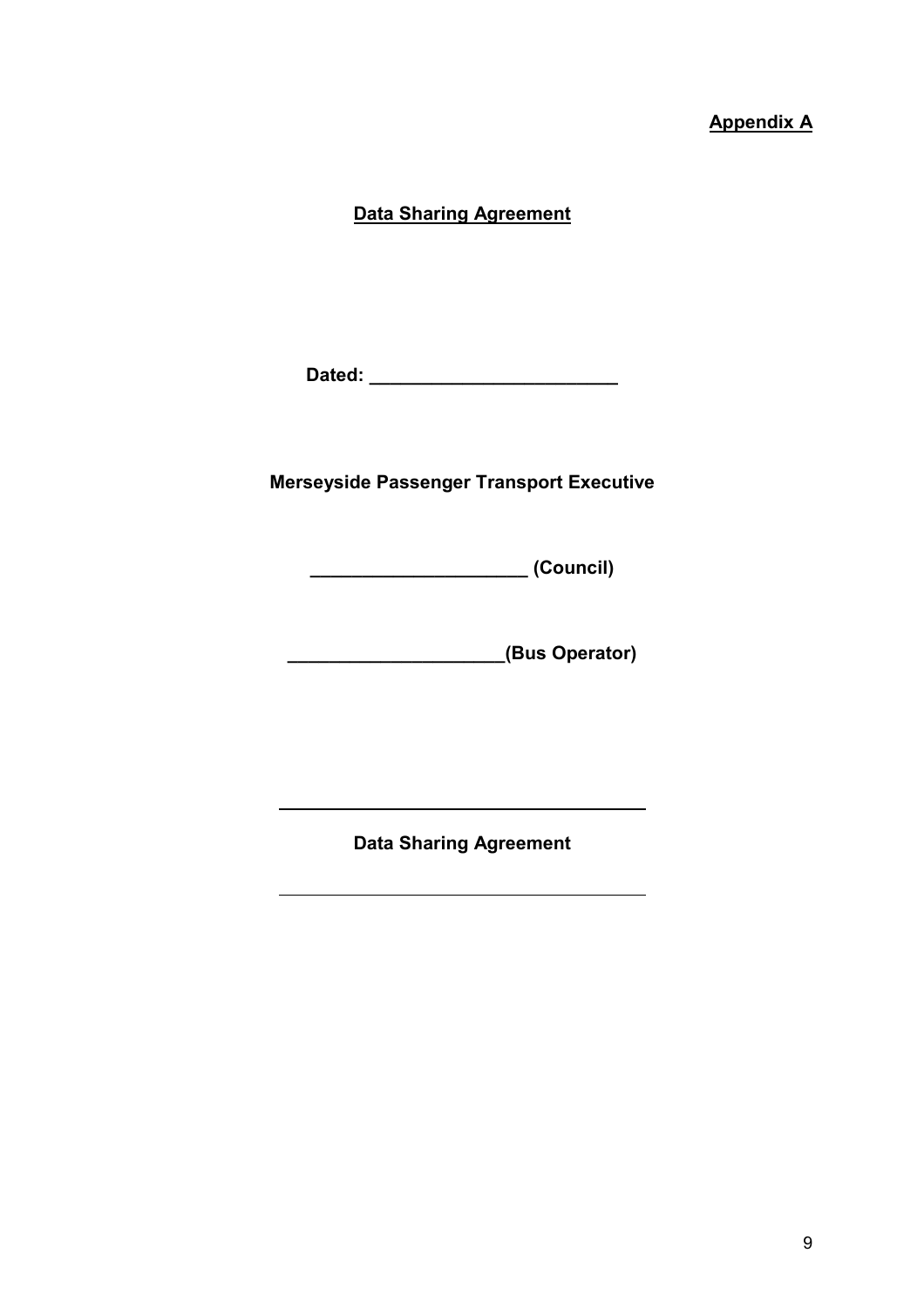#### BETWEEN:

#### (1) (BUS OPERATOR) of

("the Bus Operator") AND

(2) COUNCIL of

("the Council") AND

# (3) MERSEYSIDE PASSENGER TRANSPORT EXECUTIVE of 24 Hatton Garden Liverpool L3 2AN (hereinafter called "the Executive")

#### **Context**

The Data Sharing Agreement has been put in place for the purpose of sharing information between the Executive, the Council and the Bus Operator as part of the Punctuality Improvement Partnership. This Agreement formalises the relationship of the Punctuality Improvement Partnership through the sharing of mutually beneficial data for the purpose of allowing all parties to fulfil their designated roles and responsibilities in respect to Local Transport Plans and Traffic Commissioner Duties.

#### 1. Definitions

1.1 In this Agreement, except where the context otherwise requires:-

 "Bus" means a bus or coach belonging to The Bus Operator and used by it in the course of its business for the carriage of passengers, and "Buses" shall be construed accordingly;

 "Confidential Information" means all data and information supplied by the Executive, Council or The Bus Operator under this Agreement whether in the form of written and/or printed documents (including facsimile transmissions), oral communications, data stored on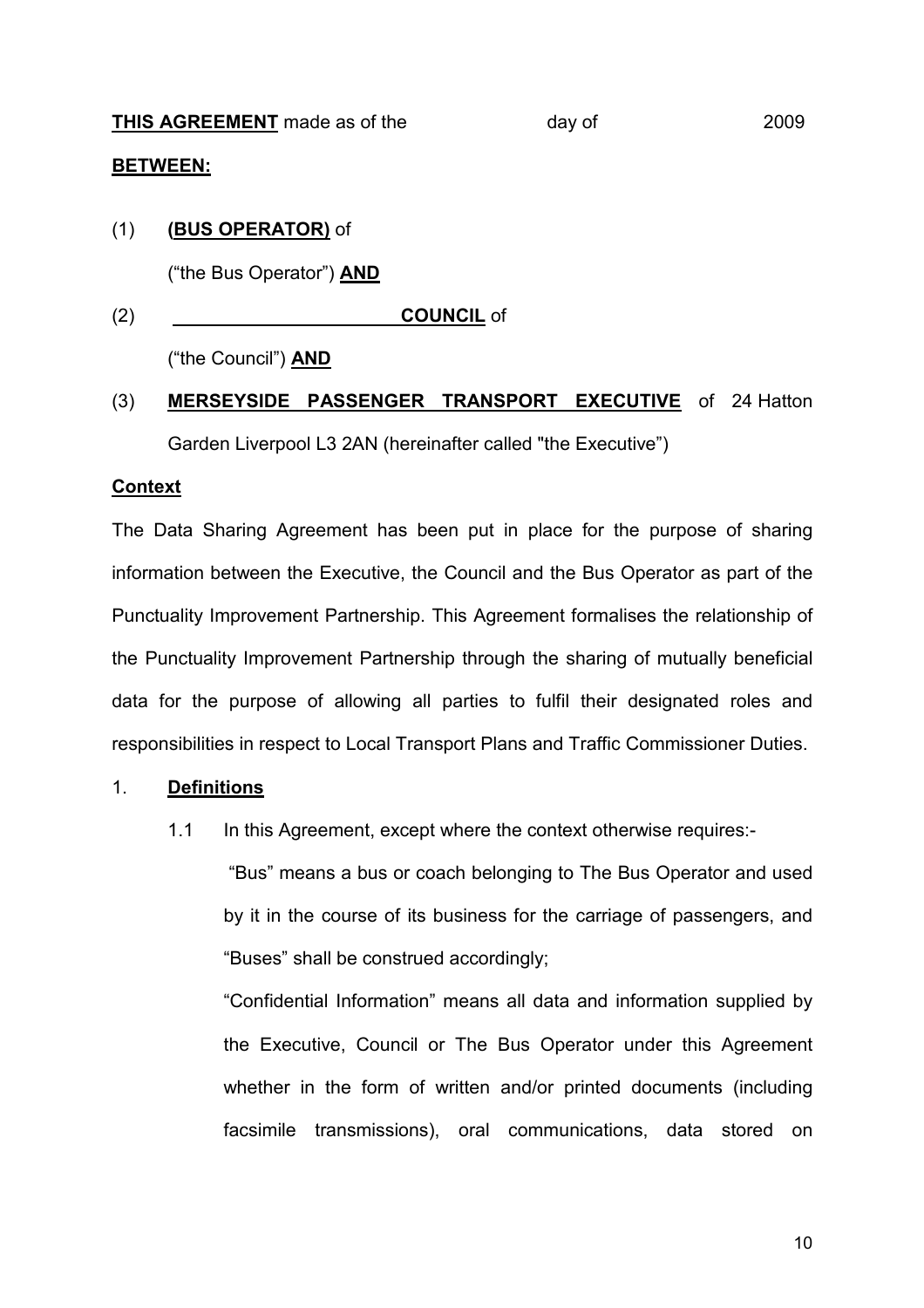magnetic or electronic media or data communicated over communication lines, but does not include:-

- (a) information which is or which subsequently becomes within the public domain other than by reason of a breach of this Agreement;
- (b) information which the relevant Party can reasonably demonstrate was known by it, under no obligation of confidence, prior to its receipt of such information; or
- (c) information which becomes otherwise lawfully available to a Party other than as a result of a breach of any duty of confidence under this Agreement;
- (d) the Council Data set out in Schedule 1; "Effective Date" means the date referred to in Clause 3.1; "Review Meeting" has the meaning given in clause 6.1.

#### 1.2 As used in this Agreement:

- (a) the masculine includes the feminine and the neuter; and
- (b) the singular includes the plural and vice versa.
- 1.3 Headings are included in this Agreement for ease of reference only and shall not affect the interpretation or construction of this Agreement.
- 1.4 References to Clauses and Schedules are unless otherwise provided references to clauses of and schedules to this Agreement. The Schedules form part of the terms and conditions of this Agreement.

## 2. Background

 The purpose of this Agreement is to set out the rights and obligations of the Parties in respect of the sharing of Confidential Information.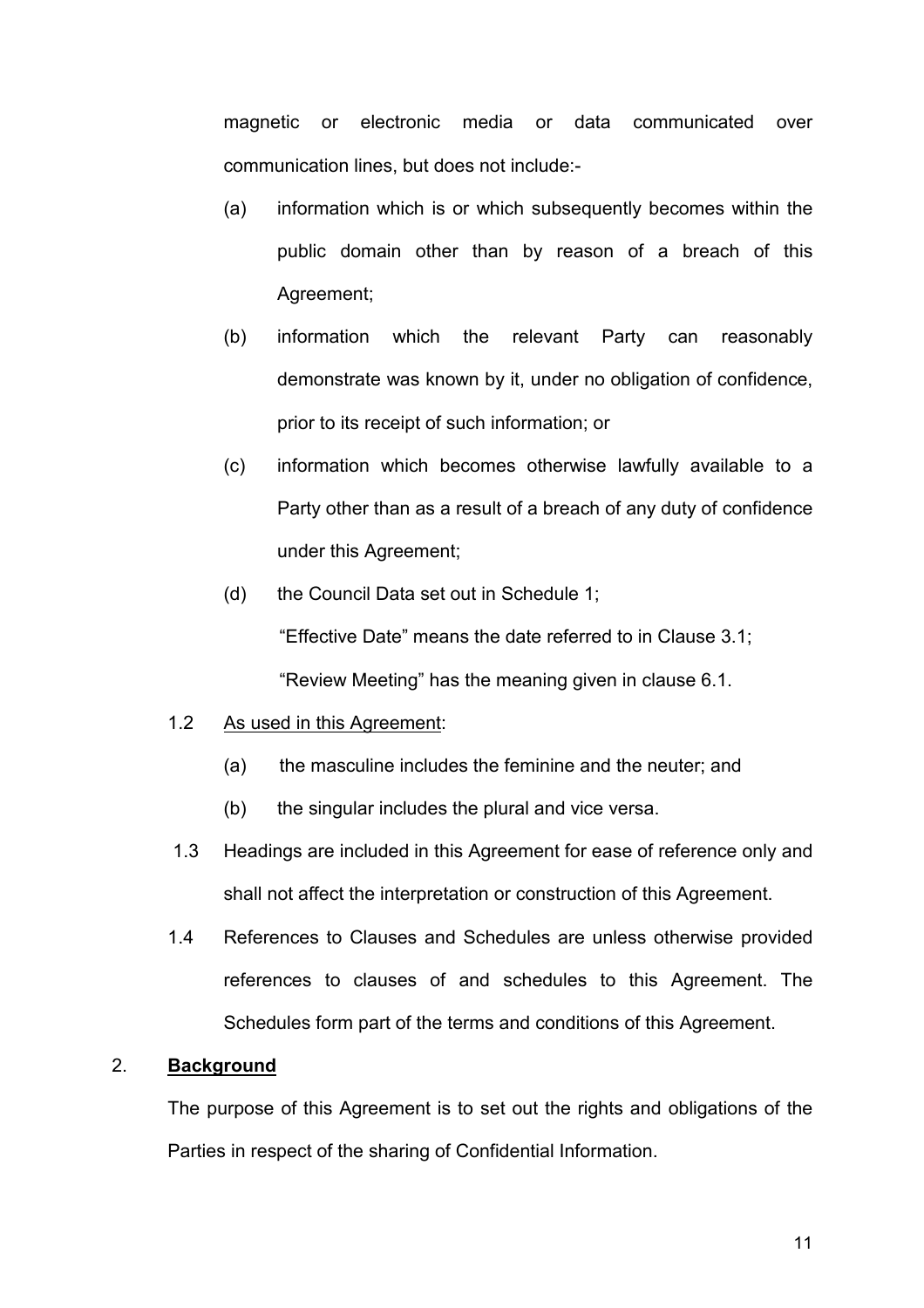## 3. Agreement Period

## 3.1 Effective Date

This Agreement shall take effect from

## 3.2 Termination

This Agreement shall terminate on the earlier of:-

- (a) The expiry of 3 months written notice given by any Party to the other Parties;
- (b) the service by any Party on the other Parties of an appropriate notice on the happening of any of the events referred to in sub clause 3.3 below; or
- (c) at any time by mutual written consent.

# 3.3 Termination for Cause

 This Agreement may be terminated immediately by any Party by notice in writing served on the other Parties where any of the other Parties:-

- (a) is in material or continuing breach of any of its obligations under this Agreement and fails to remedy the breach (if capable of remedy) for a period of 30 days after written notice to do so is served on the Party in default by the other; or
- (b) if any Party becomes insolvent or any proceedings shall be commenced by or against the Party under any bankruptcy, insolvency or similar laws.

## 3.4 Variation

No addition to, or modification of, any provision of this Agreement shall be binding on any Party unless made in writing and signed by duly authorised representatives of all Parties.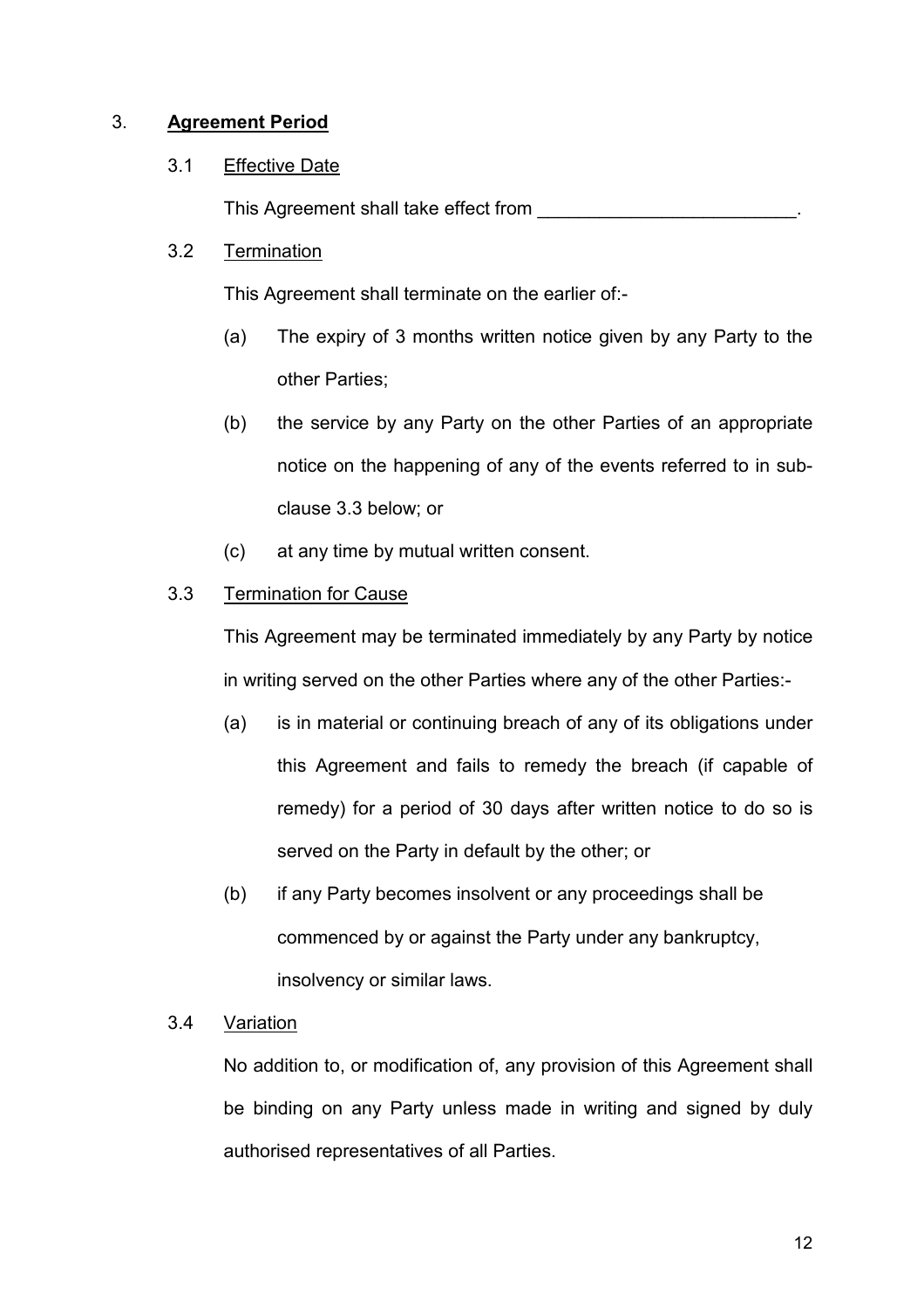#### 3.5 Continuation of Rights

Termination or variation of this Agreement shall not prejudice the rights of any Party which may have arisen on or before the date of such termination or variation.

#### 4. Effects of Termination

 4.1 Upon termination of this Agreement for any reason whatsoever each Party shall, within 30 days of the effective date of termination, return all documentation, statements and other materials (and all copies thereof) provided to the Party under or in connection with performance of this Agreement and which contains Confidential Information of any other Party. If requested each Party shall certify in writing that it has fully complied in all respects with this provision after the return of such documentation.

#### 5. Intellectual Property

- 5.1 In consideration of the rights granted to it pursuant to this Agreement, each Party acknowledges that all intellectual and industrial property rights in any images, data or other items or information received from any other Party shall belong to the disclosing Party.
- 5.2 The Parties hereby grant to the other Parties a royalty-free, revocable licence, to use or permit the use of, any images, data or other items or information produced or received from each Party for the purposes set out in Schedule 1, and from time to time agreed and included in Schedule 1, PROVIDED THAT the receiving Party shall not use or permit the use of such images, data or other items or information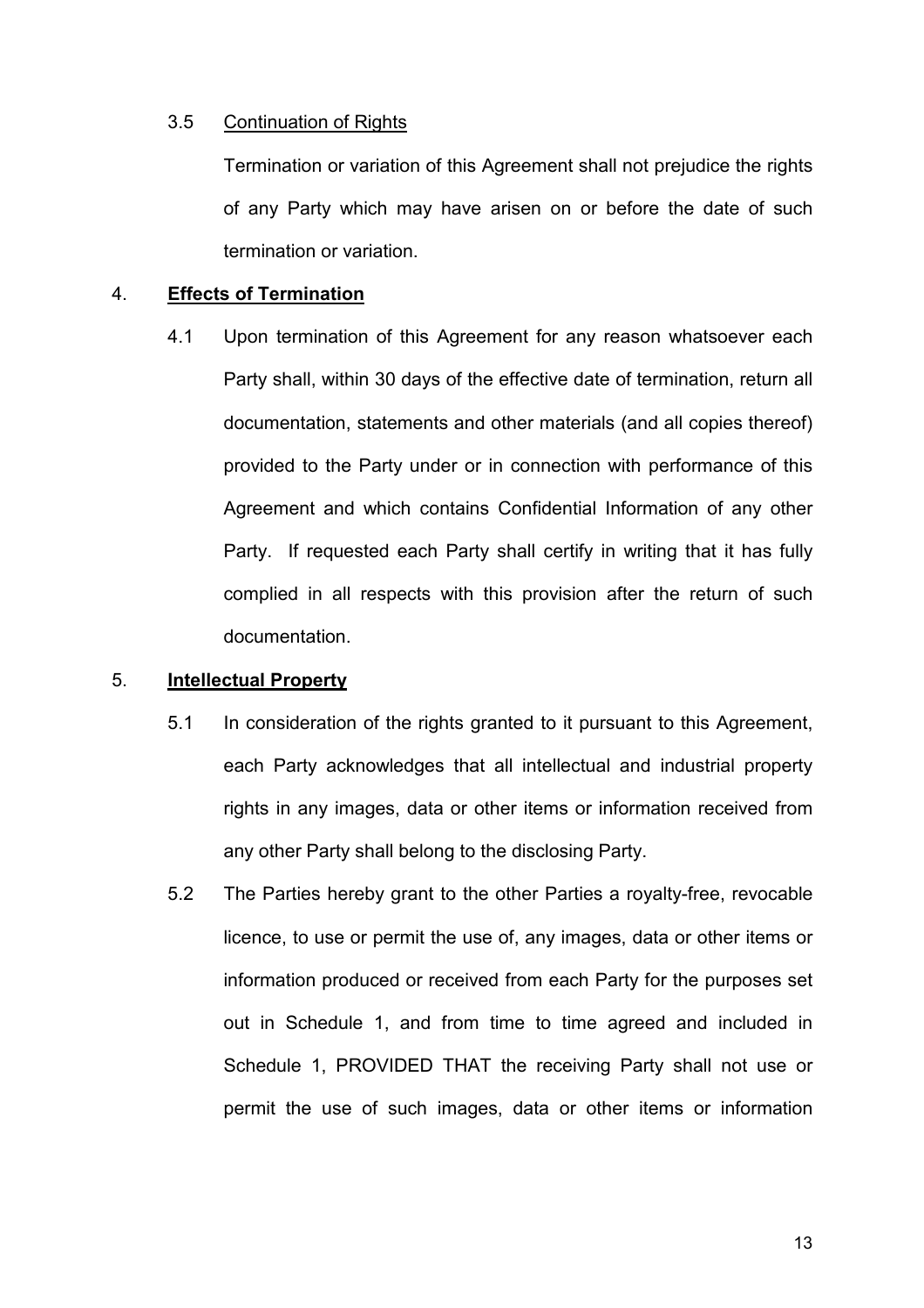without the prior written agreement of the disclosing Party where such use may:

- (a) reasonably be considered to be detrimental to the business interests of the disclosing Party, or
- (b) is by a person who may reasonably be considered to be a business competitor of the disclosing Party, or
- (c) where use is for financial gain
- 5.3 Each Party shall notify the other Parties promptly of any data supplied to them that does not fall within that set out within Schedule 1, and agree that all such data will fall outside the scope of the licence specified in this clause 5. The receiving Party will not use such data for any purpose other than in accordance with the prior written consent of the disclosing Party and will on the request of the disclosing Party return all copies of such data in its possession to the disclosing Party.
- 5.4 The obligations in this clause 5 will continue for 6 months beyond the duration of this Agreement.

## 6. Review

#### 6.1 Provision of Review

 The terms of this Agreement shall be reviewed in accordance with the following sub-clauses:-

6.1.1 Review Meetings

 Reviews shall be carried out by way of a meeting between the Parties (the Review Meeting) who shall be obliged to attend such meeting.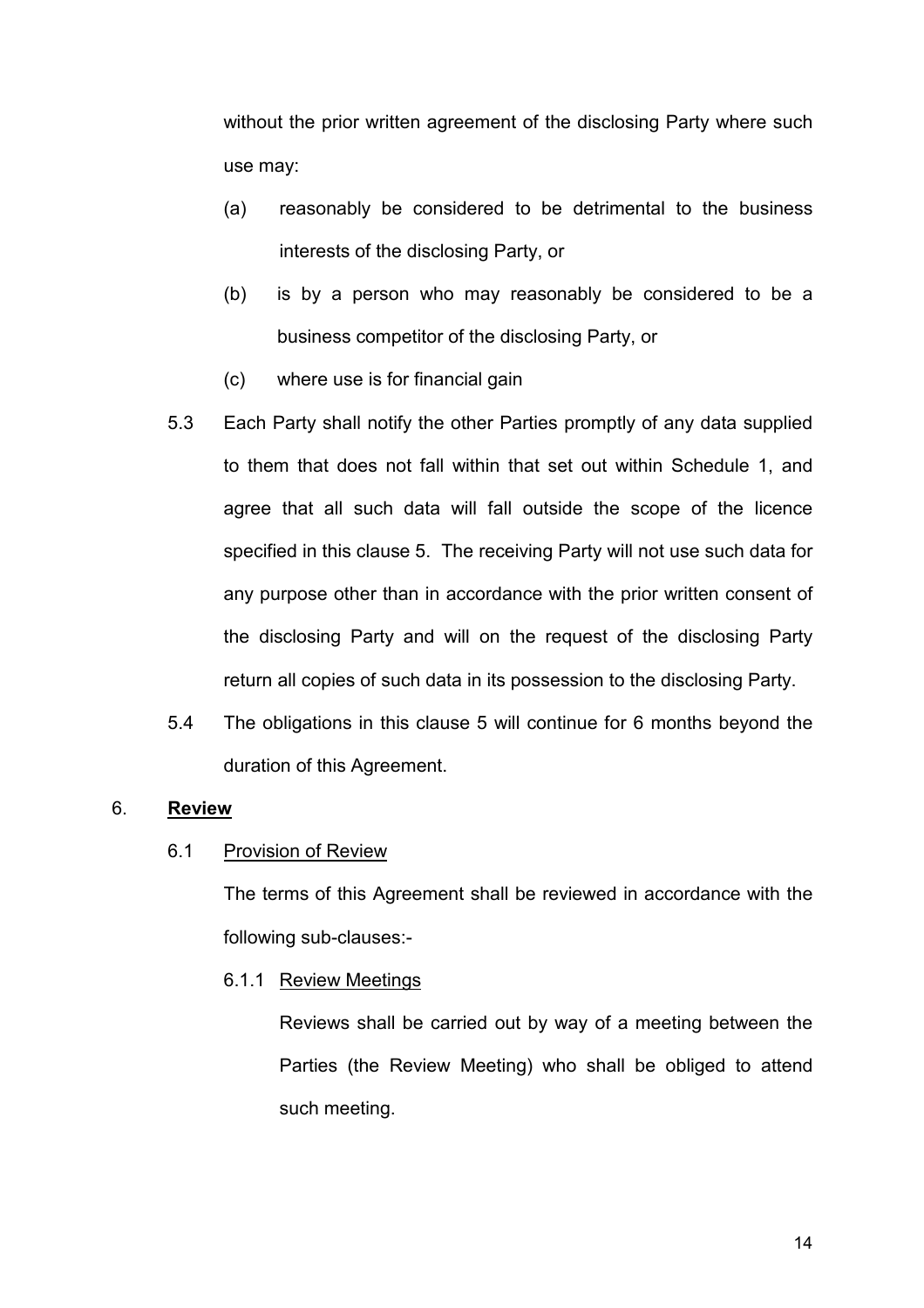#### 6.1.2 Timing of Reviews

 Reviews shall be carried out six-monthly during the currency of this Agreement; and at such other times as are required by any Party on giving reasonable written notice to the other.

#### 6.1.3 Subjects for Review

Each Party must submit to the other details of those matters that it requires to be discussed at the appropriate Review Meeting in writing at least two weeks prior to the date of such meeting.

#### 6.1.4 Outstanding Matters

If any outstanding matters referred to in a Review cannot be settled to the satisfaction of all Parties, any Party may refer such outstanding matter for dispute resolution in accordance with the terms of clause 9.5 below.

#### 7. Confidentiality

- 7.1 Each Party undertakes with the other:-
	- 7.1.1 to share the Confidential Information eg patronage and reliability figures, concessionary fare information for the purpose of improving services
	- 7.1.2 to keep all Confidential Information belonging to the other Parties (including all portions and copies) secret and confidential in the same manner as its own Confidential Information;
	- 7.1.3 not, without the written consent of the disclosing Party, to disclose or reveal Confidential Information (or any portion or copy) to any person other than to such officers or employees or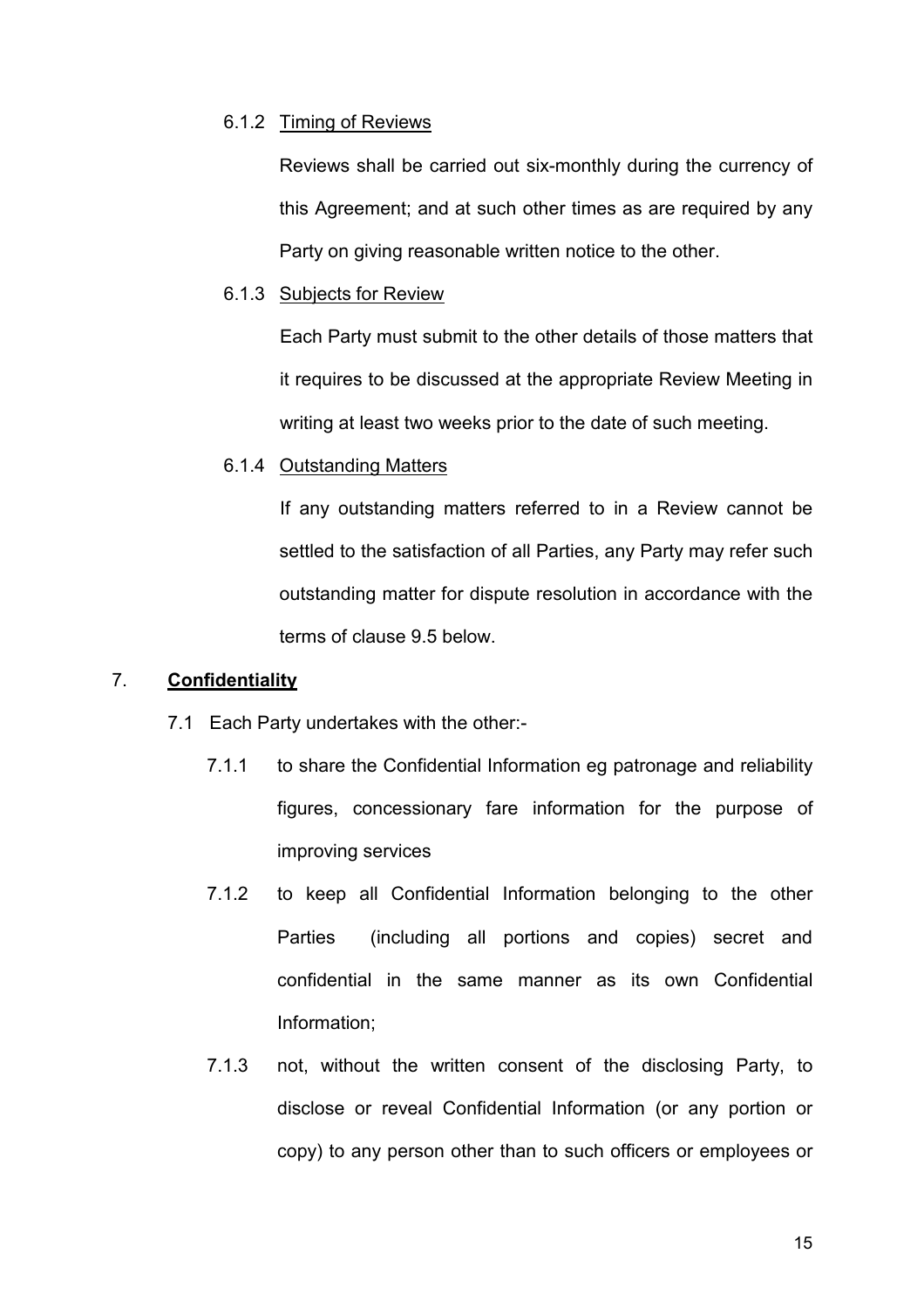sub-contractors to whom it is necessary to reveal such information for the furtherance of this Agreement;

- 7.1.4 not to use Confidential Information (or any portion or copy) other than in the furtherance of this Agreement;
- 7.1.5 not to make any copies of any document, drawing, facsimile transmission or any magnetic or electronic medium upon which Confidential Information is stored or comprising or containing (in whole or in part) any Confidential Information without the prior written consent of the disclosing Party;
- 7.1.6 to ensure that any Confidential Information received by it will be at all times within its possession or under its control;
- 7.1.7 on termination of this Agreement, to return to the disclosing Party all documents and any data stored on magnetic or electronic media (including copies) which contain Confidential Information; and
- 7.1.8 to ensure that all employees including those of any other authority which the Parties have agreed in writing shall have access to Confidential Information or subcontractors who may gain access to Confidential Information are informed of the confidential nature of that information and are contractually bound to safeguard that confidentiality on the same terms as this Agreement.
- 7.2 Each Party acknowledges and agrees that it will not use any of the other Parties' Confidential Information for any purpose without the prior written consent of such Party. If any Party wishes to make use of the

16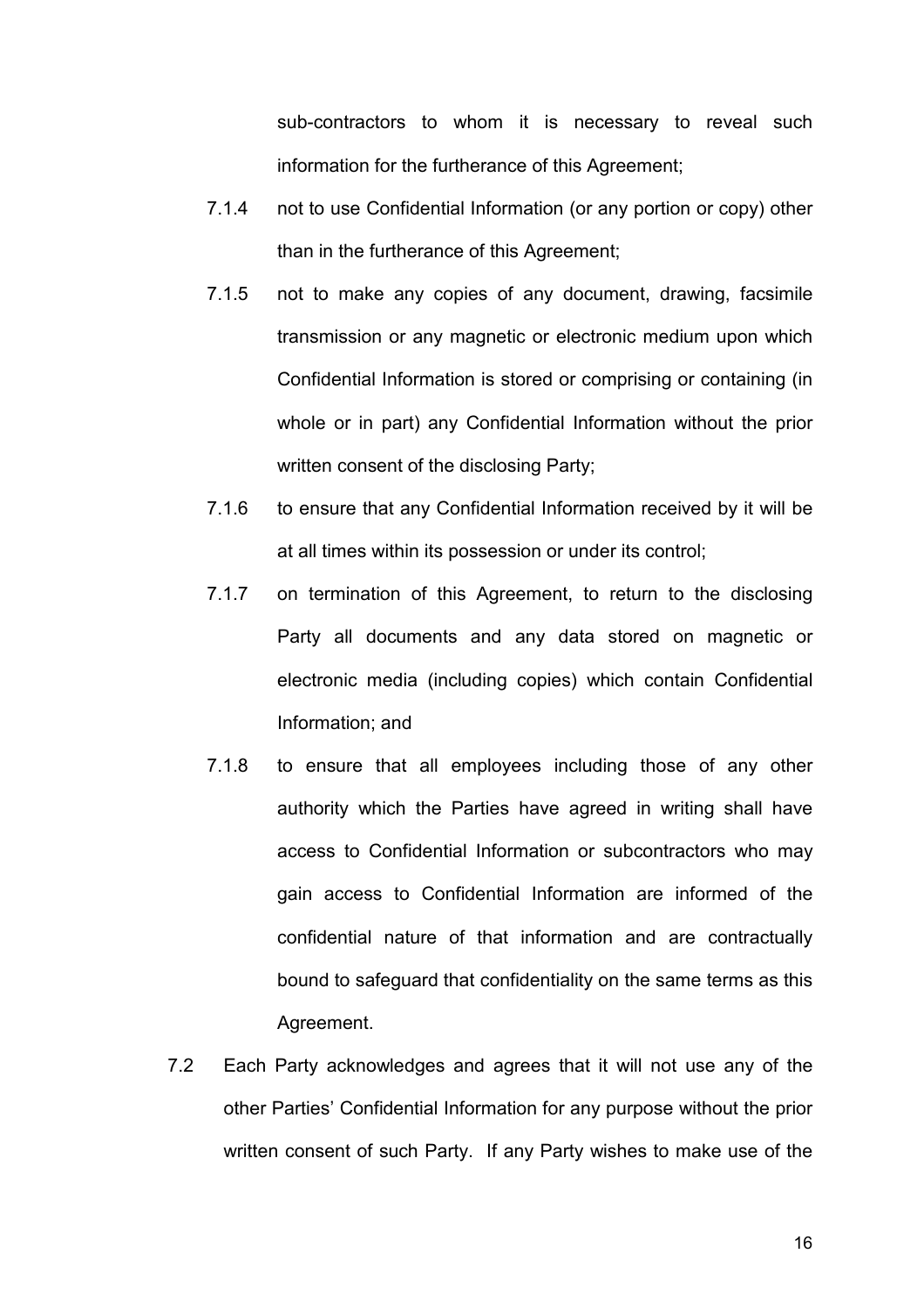other Party's Confidential Information it shall notify the other Party (including full details of the use to be made, and the third parties to whom it may be disclosed) and the other party may at its sole discretion:-

- 7.2.1 grant its consent without conditions;
- 7.2.2 grant its consent with such conditions as it requires e.g. (but without limitation) requiring:-
	- (a) that the outputs from the use of such Confidential Information not be disclosed to any third party without further consent from the other Party;
	- (b) that third parties to whom Conditional Information is disclosed enter into confidentiality arrangements with the other Party;
	- (c) destruction of data created after the use of the Conditional Information; and
	- (d) a full indemnity in respect of loss or damage flowing from the use of Conditional Information; and/or
- 7.2.3 withhold its consent in respect of all or any part of the request.
- 7.3 The restriction on disclosure shall not apply to Confidential Information to the extent that it:-
	- (a) is required to be disclosed by law (including under the Freedom of Information Act 2000) or by any governmental or other regulatory authority acting within the scope of its powers
	- (b) is or becomes part of the public domain through no fault of the receiving Party

17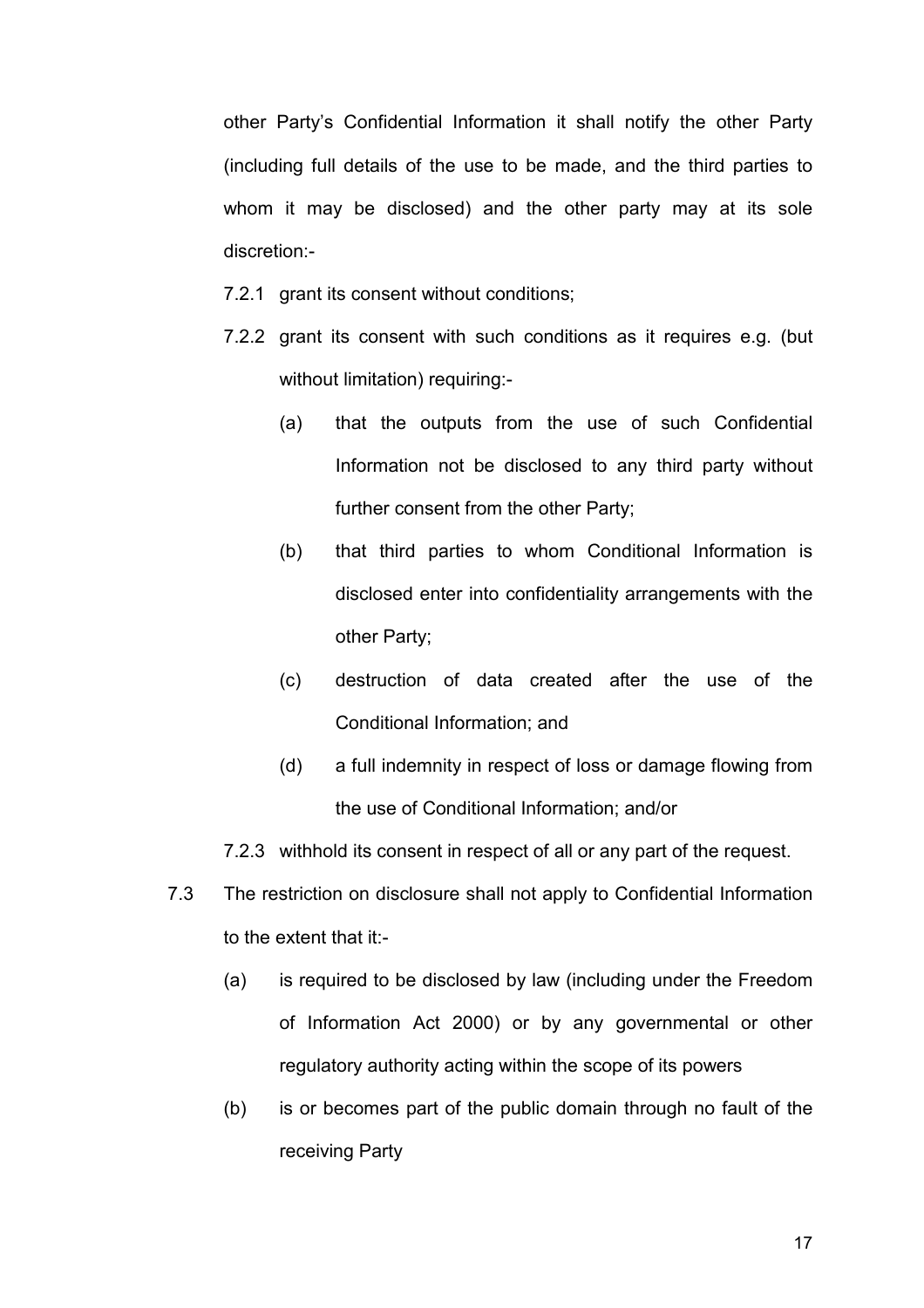- (c) is known to the receiving Party prior to the disclosure by the disclosing Party without an obligation to keep such Confidential Information confidential
- (d) is subsequently furnished by the disclosing party to a third Party without restriction on disclosure or use
- (e) is subsequently obtained by the receiving party from a third Party without breach of any obligation of confidentiality owed to any third party or the disclosing Party;
- (f) is independently developed by the receiving party or within the receiving Party's group without any breach of this Agreement; or
- (g) is approved for public release by the disclosing Party and the disclosing Party shall give prior written notification of such disclosure to the other party where practicable.
- 7.4 The duty of confidentiality shall apply to Confidential Information for a period of 5 years from the date of its disclosure.

#### 8. Limitation of Liability

The entire liability and responsibility for any and all claims, damages or losses arising from this Agreement for any Party shall not exceed One Million Pounds (£1,000,000) in any calendar year. Notwithstanding any provision contained herein, no Party shall be liable for any indirect, consequential, special, incidental or contingent damages or expenses, whether in contract, tort (including negligence) or otherwise, arising in any way out of this Agreement.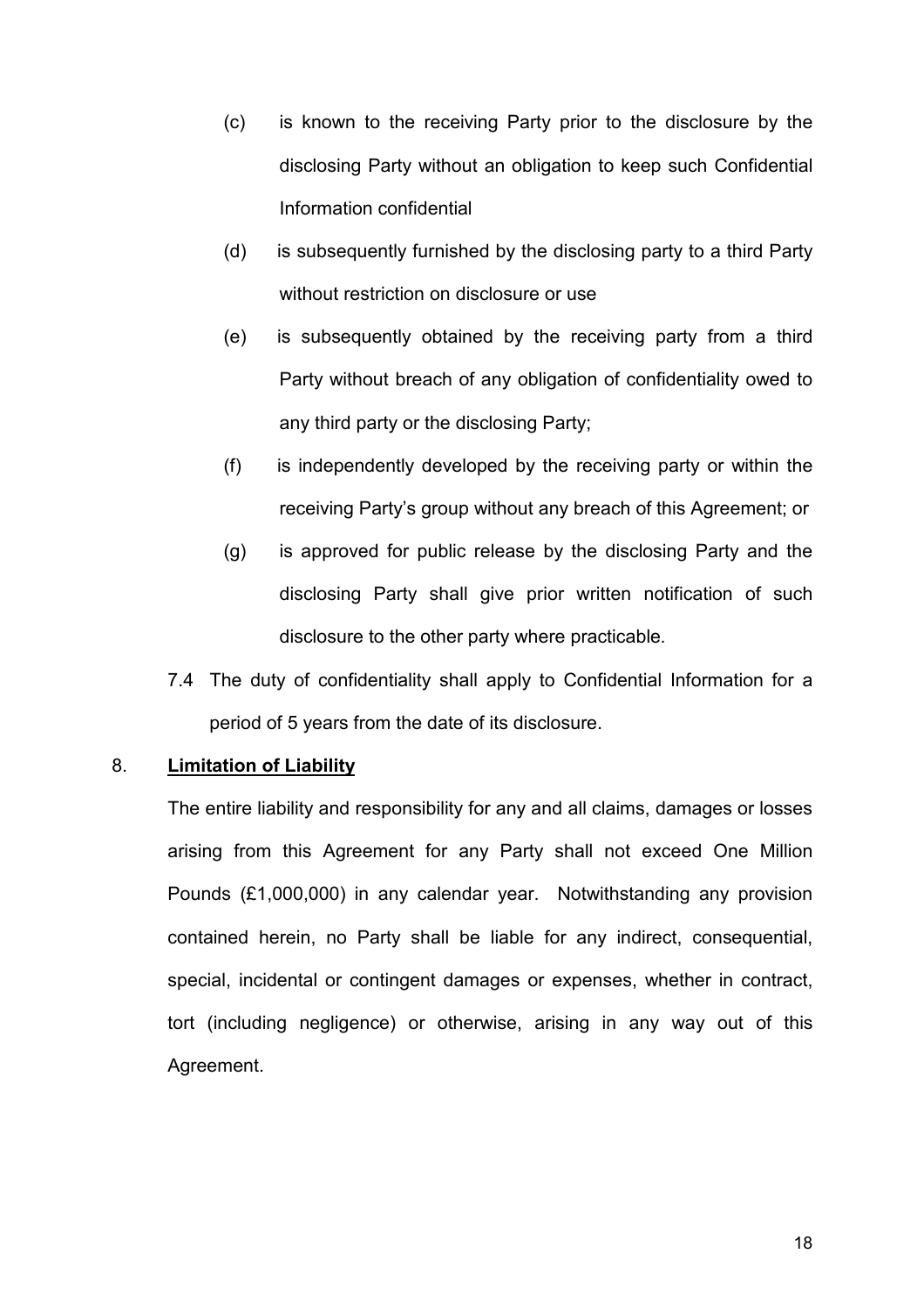#### 9. Force Majeure

 No Party will be liable for any delays or failures to perform its respective obligations under this Agreement which are due to circumstances beyond its reasonable control (including for the avoidance of doubt but without limitation, fire, flood, explosions, electrical failures, acts of God, civil disorder or industrial action, acts or omissions of such Party). Each Party will inform the other Parties immediately if its performance becomes impossible due to a reason falling within this clause

#### 10. Waiver

No delay, neglect or forbearance on the part of any Party in enforcing against the others any provision of this Agreement shall be or be deemed to be a waiver or in any way prejudice the rights of that Party under this Agreement.

#### 11. Entire Agreement

This Agreement is made in good faith and contains all statements and representations upon which the Parties have relied in entering into it. This acknowledgement shall not apply to any misrepresentations and/or breaches of warranty which constitute fraud.

#### 12. Notices

 All notices which are required to be given under this Agreement shall be in writing and shall be sent to the address of the recipient set out in this Agreement or such other address as the recipient may designate by notice given in accordance with the provisions of this clause. Notice may be delivered personally or by first class pre-paid letter or facsimile transmission using the numbers notified to the other Parties from time to time and shall be deemed to have been served if by hand when delivered, if by first class post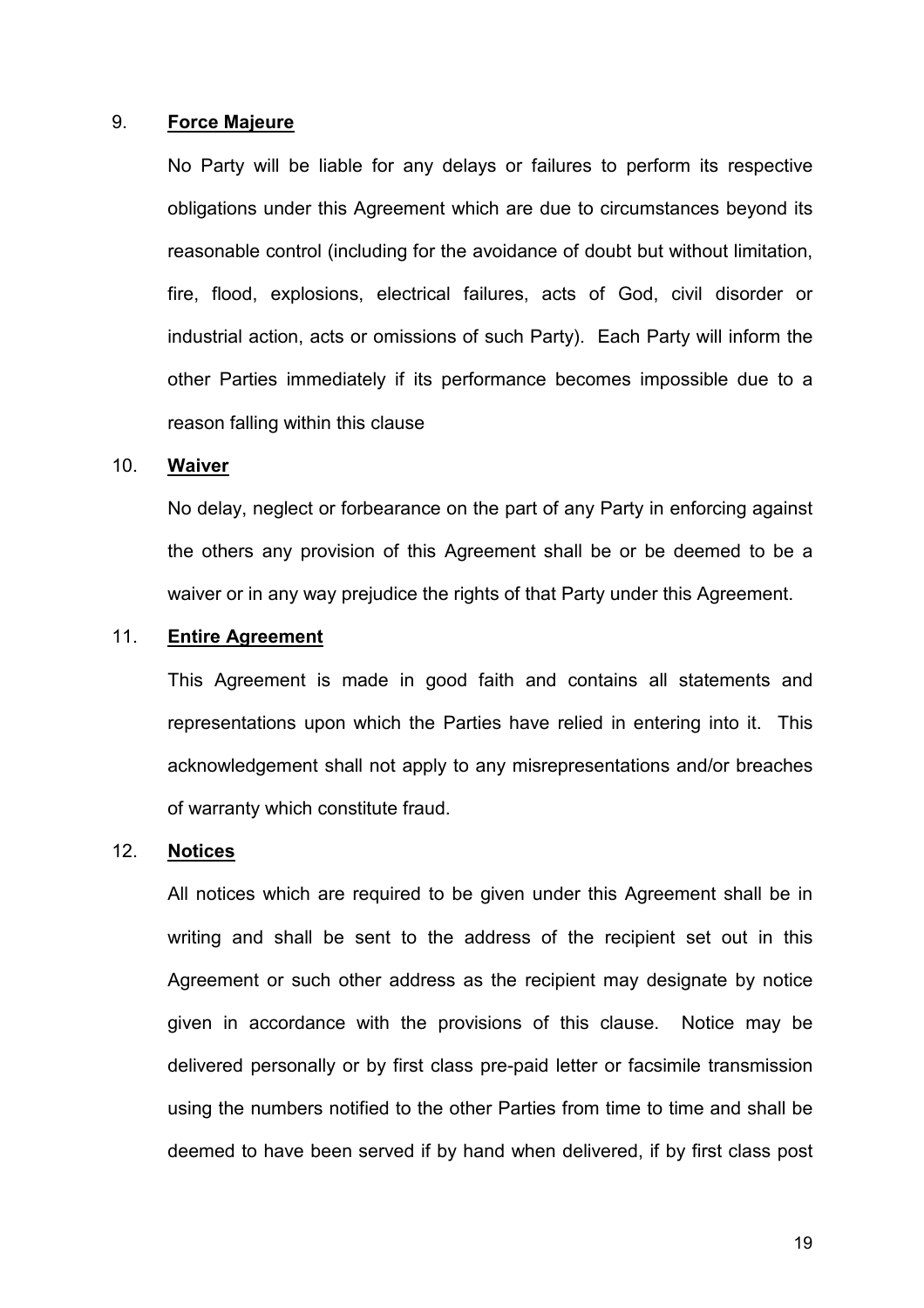48 hours after posting and, if by facsimile transmission, when despatched. Addresses for the service of notices are as set out at the head of this Agreement.

#### 13. Dispute Resolution and Governing Law

This Agreement shall be governed by and construed in accordance with the laws of England and Wales. In the event of a dispute between the Parties with respect to the Agreement which dispute cannot be settled following good faith efforts by the Parties, the Parties agree to attempt to resolve said dispute by way of high level negotiations. If such negotiations are unsuccessful, the Parties agree to consider mediation using the services provided by the Centre for Dispute Resolution though nothing in this Agreement shall oblige any Party to enter into such mediation.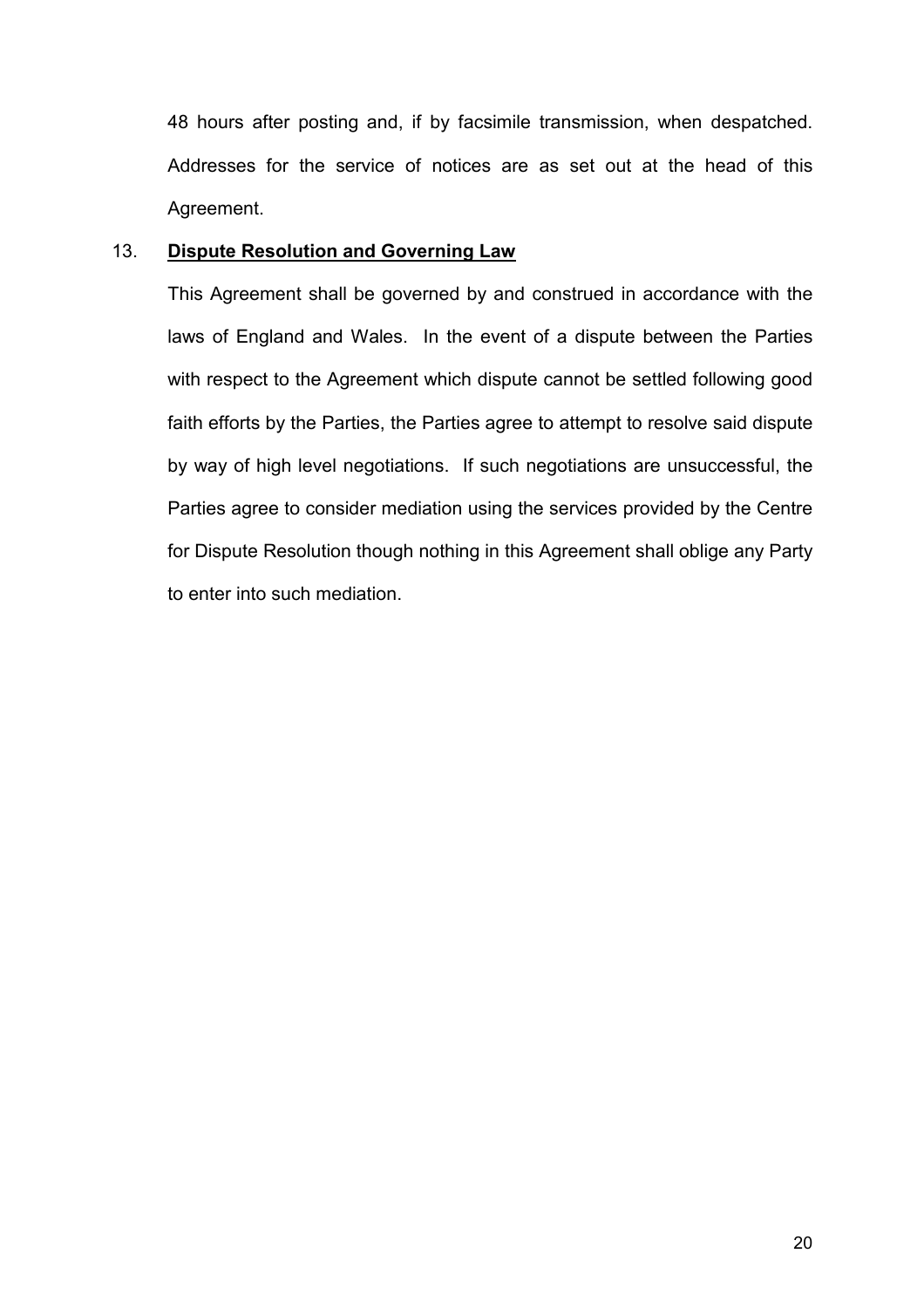IN WITNESS WHEREOF this Agreement has been read, understood and signed by

duly authorised officials of the Executive, the Bus Operator and the Council.

| Agreed and accepted for                                                       | Agreed and accepted for |                                    |
|-------------------------------------------------------------------------------|-------------------------|------------------------------------|
| and on behalf of<br><b>MERSEYSIDE PASSENGER</b><br><b>TRANSPORT EXECUTIVE</b> |                         | and on behalf of<br><b>COUNCIL</b> |
| Signed                                                                        | Signed                  |                                    |
| Name                                                                          | Name                    |                                    |
| <b>Title</b>                                                                  | <b>Title</b>            |                                    |
| Date                                                                          | Date                    |                                    |
|                                                                               |                         |                                    |
| Agreed and accepted for<br>and on behalf of<br><b>BUS OPERATOR</b>            |                         |                                    |
| Signed                                                                        |                         |                                    |
| Name                                                                          |                         |                                    |

Title

Date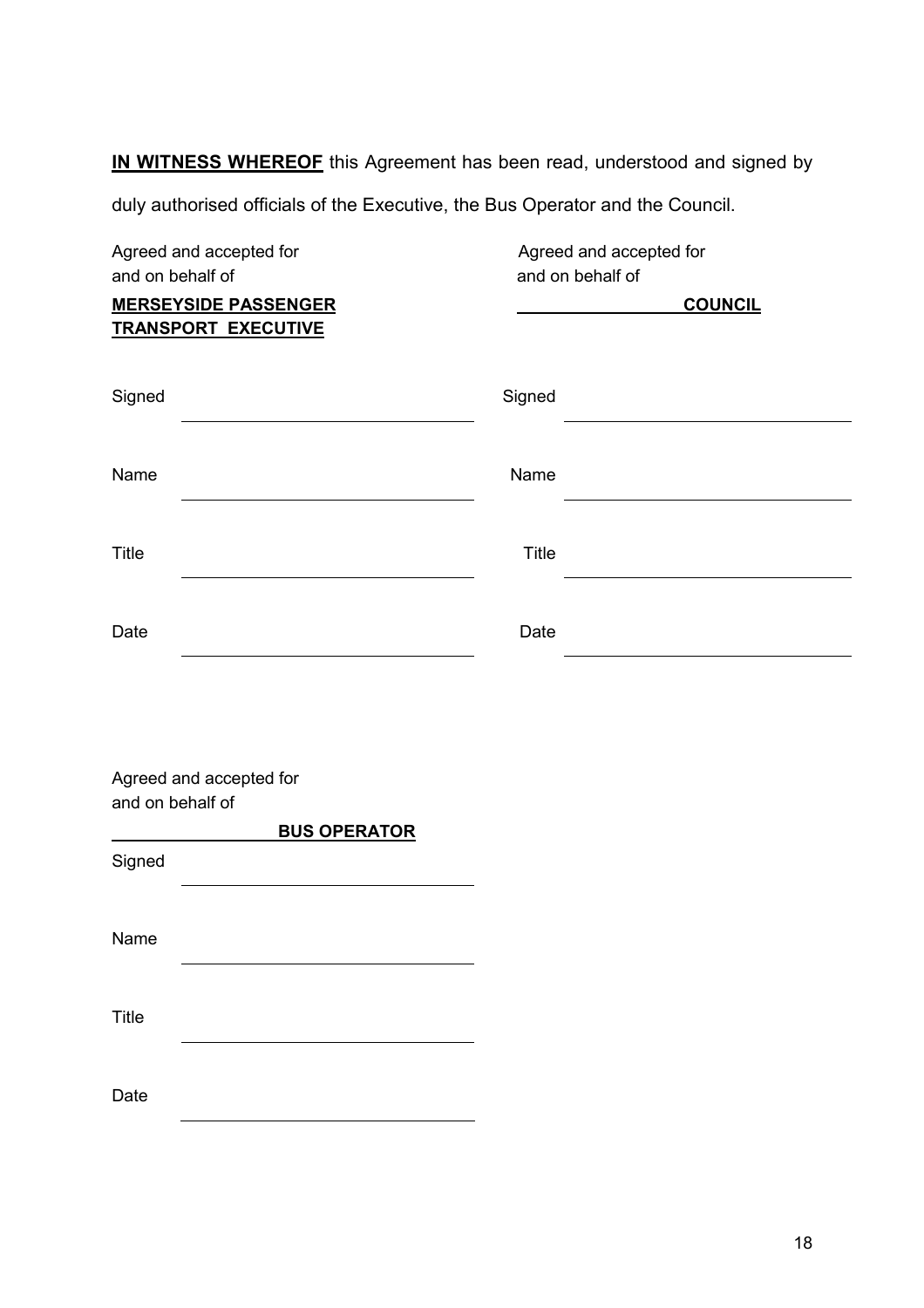# **Schedule One**

# **The Bus Operator Data**

| <b>The Bus Operator Data</b>   | <b>Permitted Use</b>                             |
|--------------------------------|--------------------------------------------------|
| Service timetable plan to      | This data will be supplied by the bus operators  |
| bus stop level detail:         | to monitor punctuality and journey time data     |
| <b>Service Code</b>            | on the specified services along the PIP          |
| Trip $ID$ – unique per         | corridor.                                        |
| journey                        |                                                  |
| <b>Journey Start Time</b>      |                                                  |
| <b>Vehicle Position Data</b>   | It may also be used for RTPI purposes.           |
| <b>Bus Punctuality Data</b>    | To assist with journey time analysis, this data  |
|                                | will be supplied by the bus operators to help in |
|                                | identifying locations and causes of bus delays.  |
| Passenger                      | This data will be supplied by the bus operators  |
| <b>Boarding/Alighting Data</b> | to help in identifying locations and causes of   |
|                                | bus delays. The data will be also be used by     |
|                                | the PTE to estimate patronage trends along       |
|                                | the core radial corridors, to help identify the  |
|                                | growth areas, and also provide evidence as to    |
|                                | the areas where decline is occurring. This will  |
|                                | assist with deriving more robust geographical    |
|                                | and corridor patronage figures, to ensure LTP    |
|                                | funds are targeted where they will be most       |
|                                | effective.                                       |
|                                |                                                  |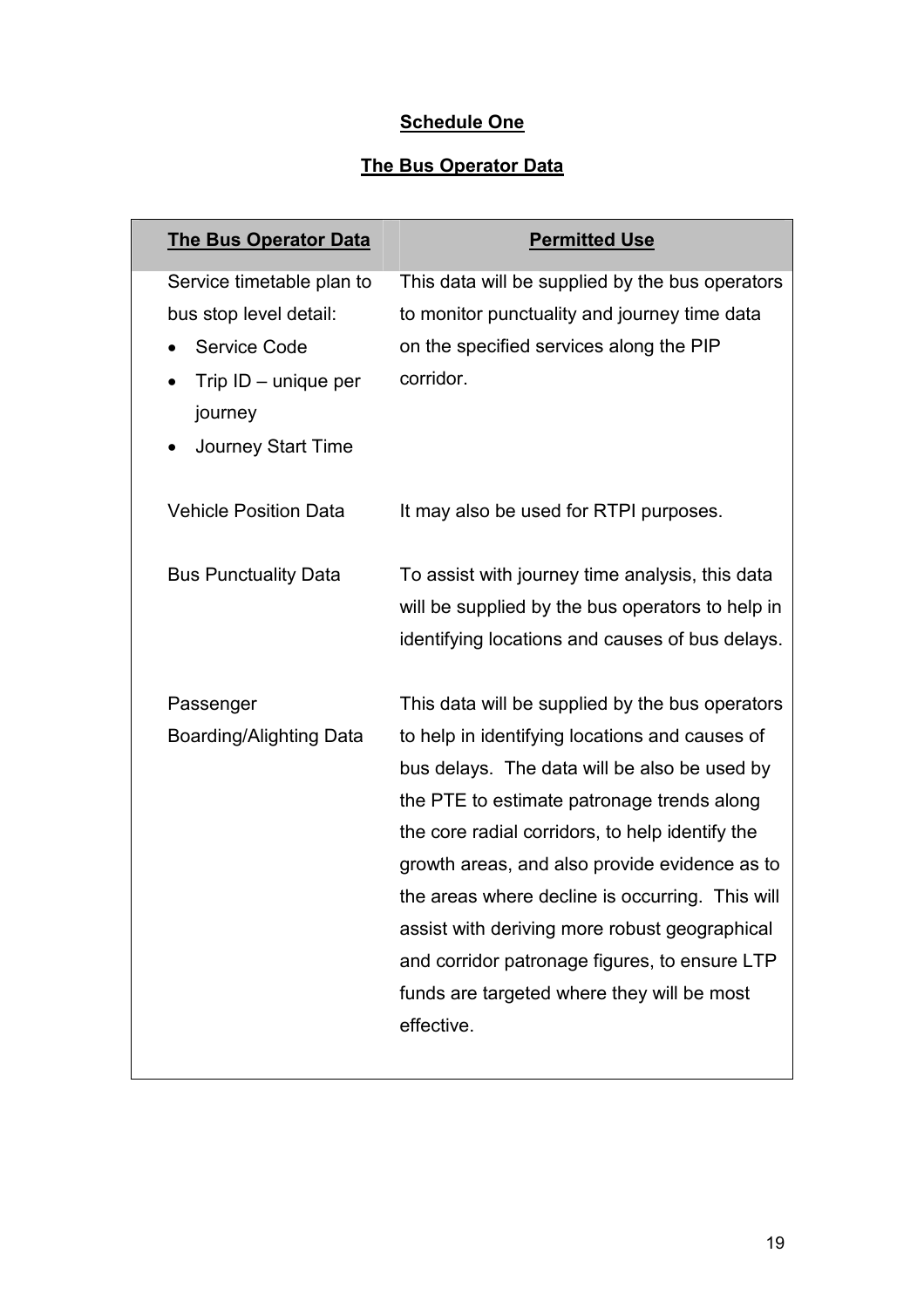# **Schedule Two**

# Council Data

| <b>Council Data</b>                               | <b>Permitted Use</b>                                                                                                                                                                                                                                                                                                               |
|---------------------------------------------------|------------------------------------------------------------------------------------------------------------------------------------------------------------------------------------------------------------------------------------------------------------------------------------------------------------------------------------|
| <b>Traffic Delay and Traffic Flow Data</b>        | To determine possible measures to<br>minimise delay through identifying areas of<br>congestion.                                                                                                                                                                                                                                    |
| <b>Traffic Signal Programme Data</b>              | To assist with journey time analysis, this<br>data will be supplied by                                                                                                                                                                                                                                                             |
| Parking Violations and<br><b>Enforcement Data</b> | Council to help in identifying locations<br>and causes of bus delays.                                                                                                                                                                                                                                                              |
| Road Works Management Data                        | To enable adequate planning for dealing<br>with anticipated delays                                                                                                                                                                                                                                                                 |
| <b>ITIS data</b>                                  | Traffic speed data (commonly referred<br>to as 'ITIS data') is supplied by the<br>company ITIS Holdings plc (Integrated<br>Transport Information Services) to the<br>DfT. The basic data results from a<br>GPS-based tracking system that<br>records the position every minute of<br>vehicles that are signed up to the<br>system. |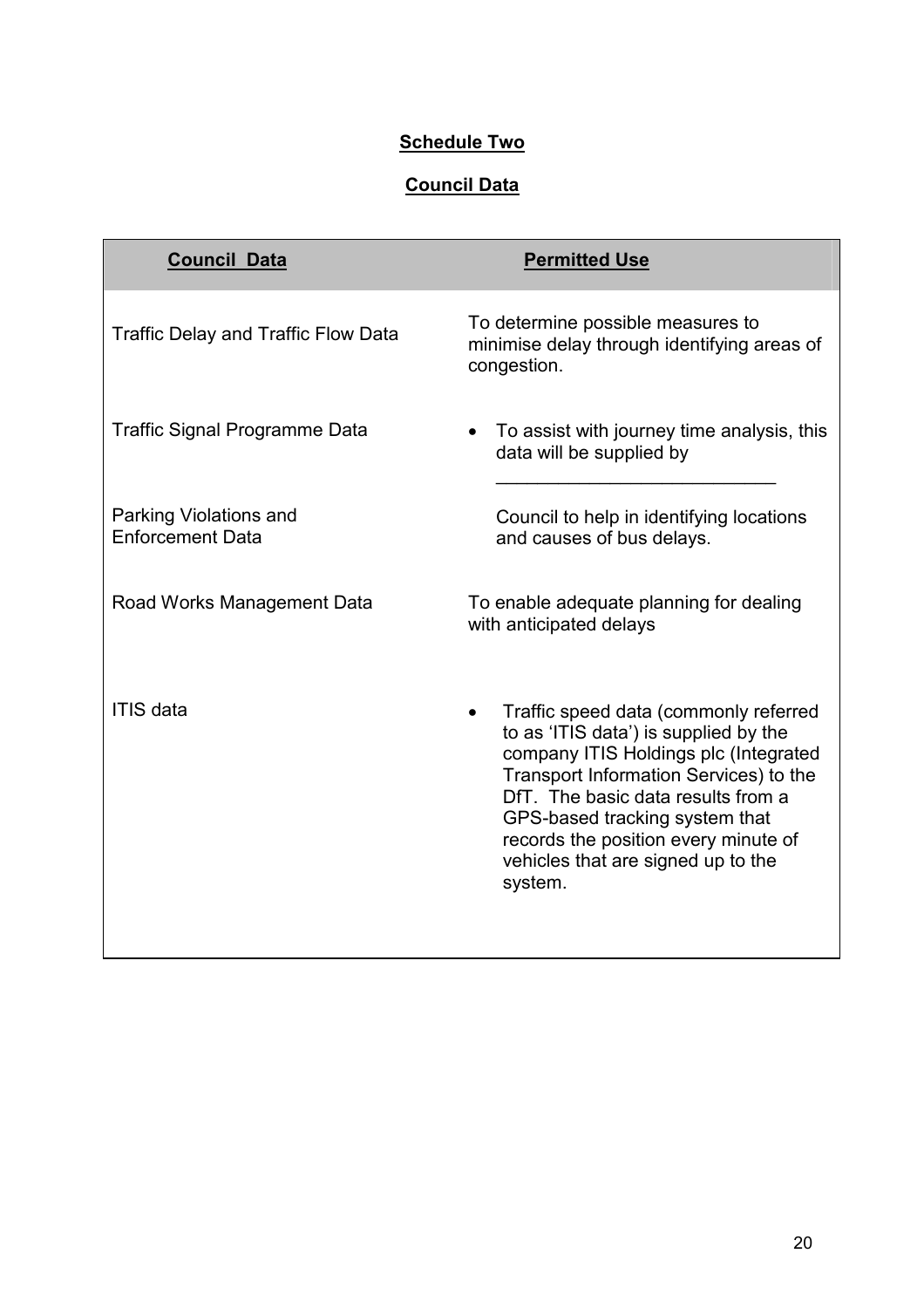# Schedule Three

## Use of Data

## **Responsibilities**

The responsibilities of each of the Partners within the punctuality partnership are set out below:-

|                     | <b>Responsibilities</b>                                                                       |
|---------------------|-----------------------------------------------------------------------------------------------|
| The LTP Partnership | Production and dissemination of monthly/quarterly<br>monitoring reports                       |
|                     | Liaison with Police/Highways Agency/Parish and Town<br>Councils                               |
|                     | <b>Enforcement Activity</b>                                                                   |
|                     | Co-ordination of Route Improvement Plans                                                      |
|                     | Provision of the Local Transport Plan annual capital works<br>programme for planning purposes |
| <b>Bus Operator</b> | Supply of punctuality data from manual/electronic<br>collection methods in agreed format      |
|                     | Co-ordination of Operational Improvement plans.                                               |
|                     |                                                                                               |

## Reporting and Information Dissemination

#### **Quarterly**

Data will be collated and presented to Partners in standard quarterly Punctuality Performance Monitoring Reports. The reports will help to identify any route specific or operational issues that have had a negative effect on service punctuality. Where data allows, the following figures will be reported:

Local Transport Plan indicators:-

- 90% of buses starting their route on time
- 90% of buses on time at intermediate timing points
- To demonstrate an improvement in the punctuality of buses on time at non-timing points and in excess waiting time on frequent services.

Punctuality Performance Reports will be provided to the Partners at least a week prior to the appropriate meeting in order that appropriate comment on service performance and collected data can be made by the Partners. It is expected that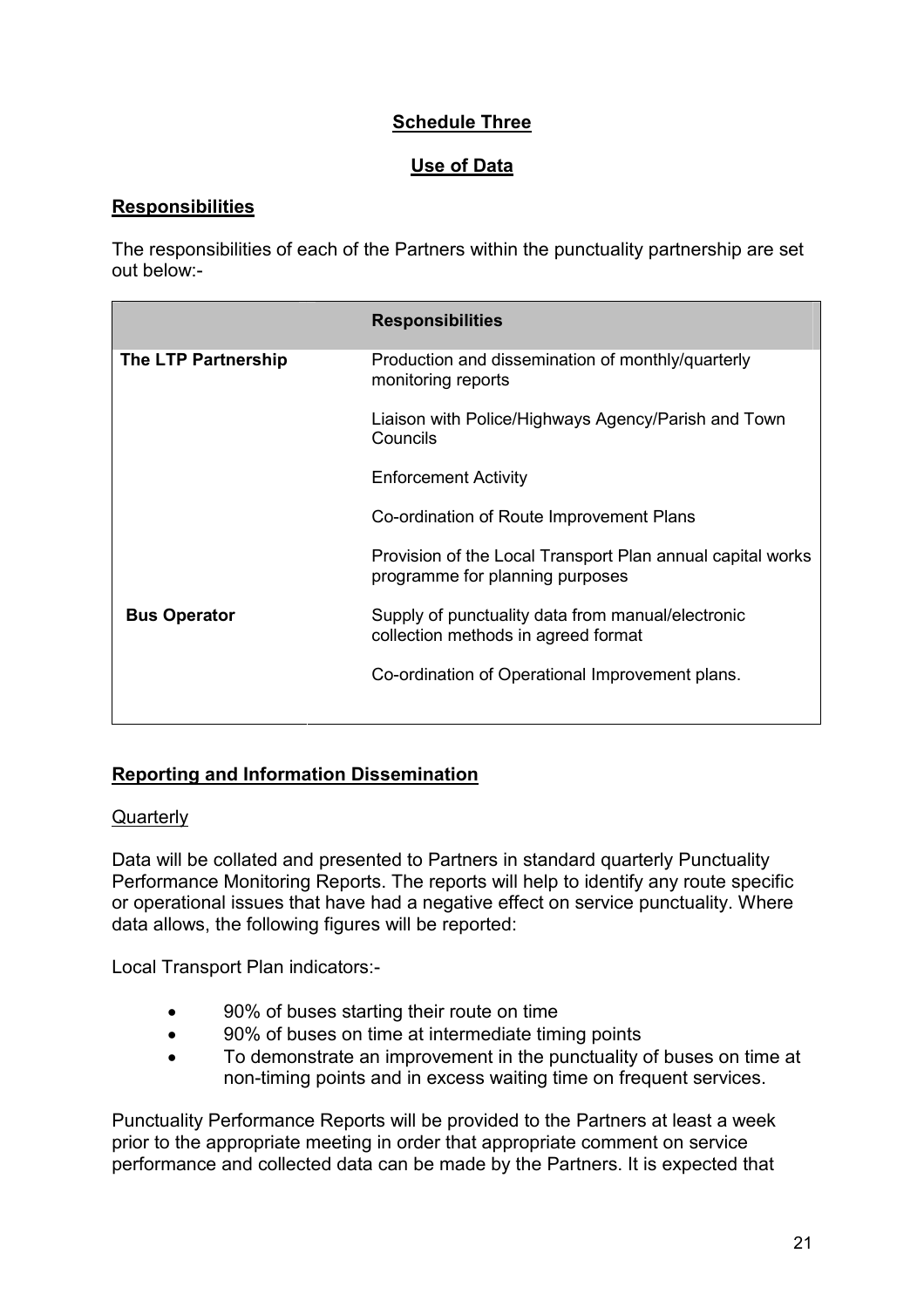improved relative journey times for buses will be recorded to monitor the effectiveness of the PIP.

The reports will also include summary information on the improvement plans undertaken for the period of that the report covers.

Partners recognise that bespoke performance reports will be required on an ad-hoc basis and will mainly consist of performance data on specific routes where punctuality problems have been identified.

The quarterly performance reports will be subject to agreement by the Partners.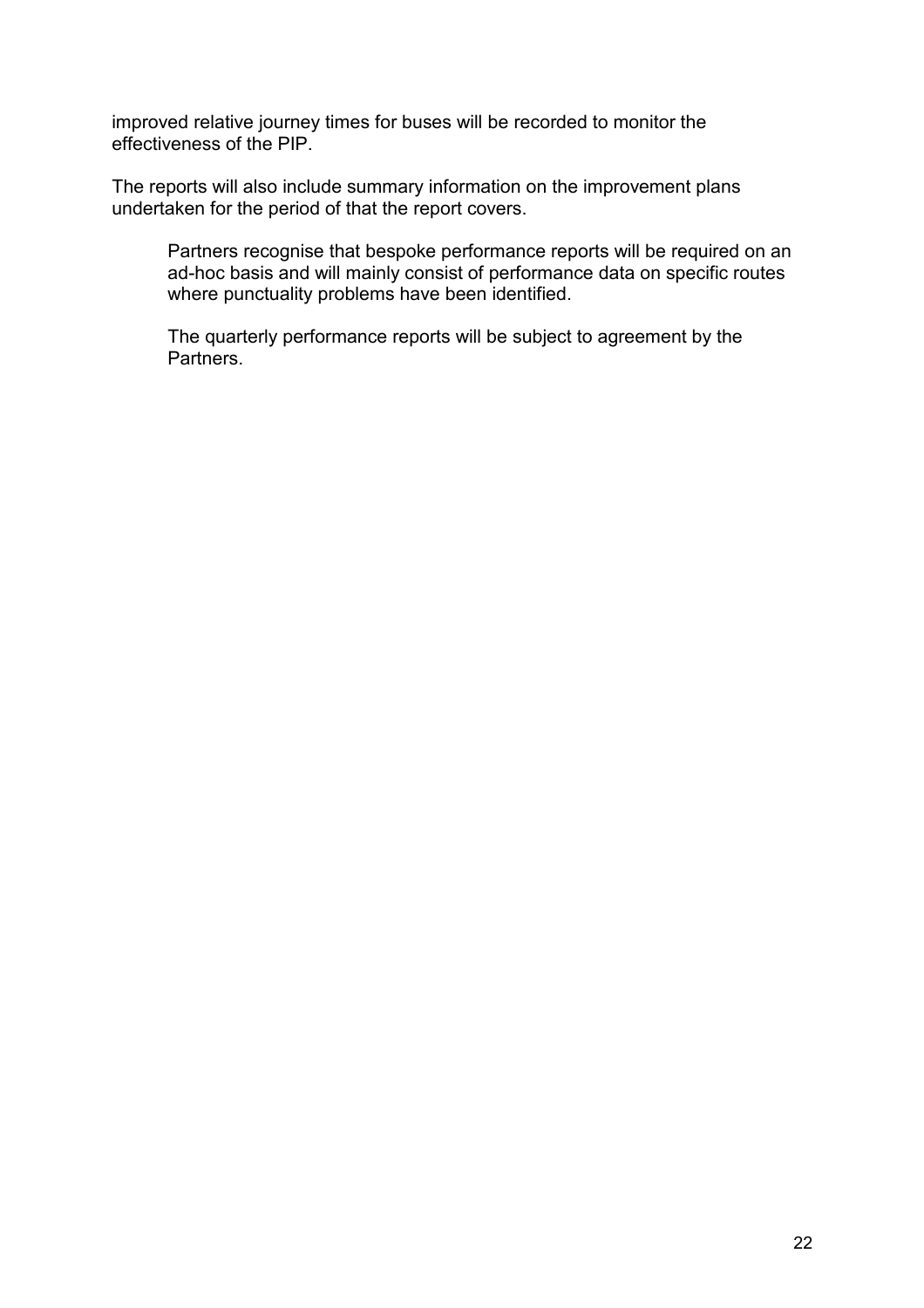# Appendix B

## Monitoring and Methodology

- B1. For the purpose of monitoring reliability and punctuality for LTP2, the Executive collects roadside observational data at 14 locations across Merseyside, to provide a good cross section of punctuality at start points, mid route, and non-timing points. Where practicable, this data will be used to corroborate the data supplied by the Bus Operator. Additional surveys may be undertaken as required, where the existing datasets are not sufficient.
- B2. The Partners agree to adopt a co-operative approach to the monitoring and reporting of the punctuality of bus services in the administrative area of Merseyside
- B3. The methodology to be applied will be agreed between the Partners. A number of methodologies for data collection are available, including:-
	- (a) GPS monitoring of punctuality through electronic ticketing systems.
	- (b) Programmed sampling techniques adopted by operators to measure performance standards – usually at bus stations – by manual recording of actual departure times.
	- (c) Routine roadside monitoring of bus punctuality where high service frequencies allow statistically significant off-bus monitoring to be achieved.
	- (d) Random spot checks undertaken at timing points to gauge adherence to timetables.
	- (e) Analysis of Real Time Information.
	- (f) [List others]
- B4. The targets for punctuality improvements are set out in Appendix A (schedule 3).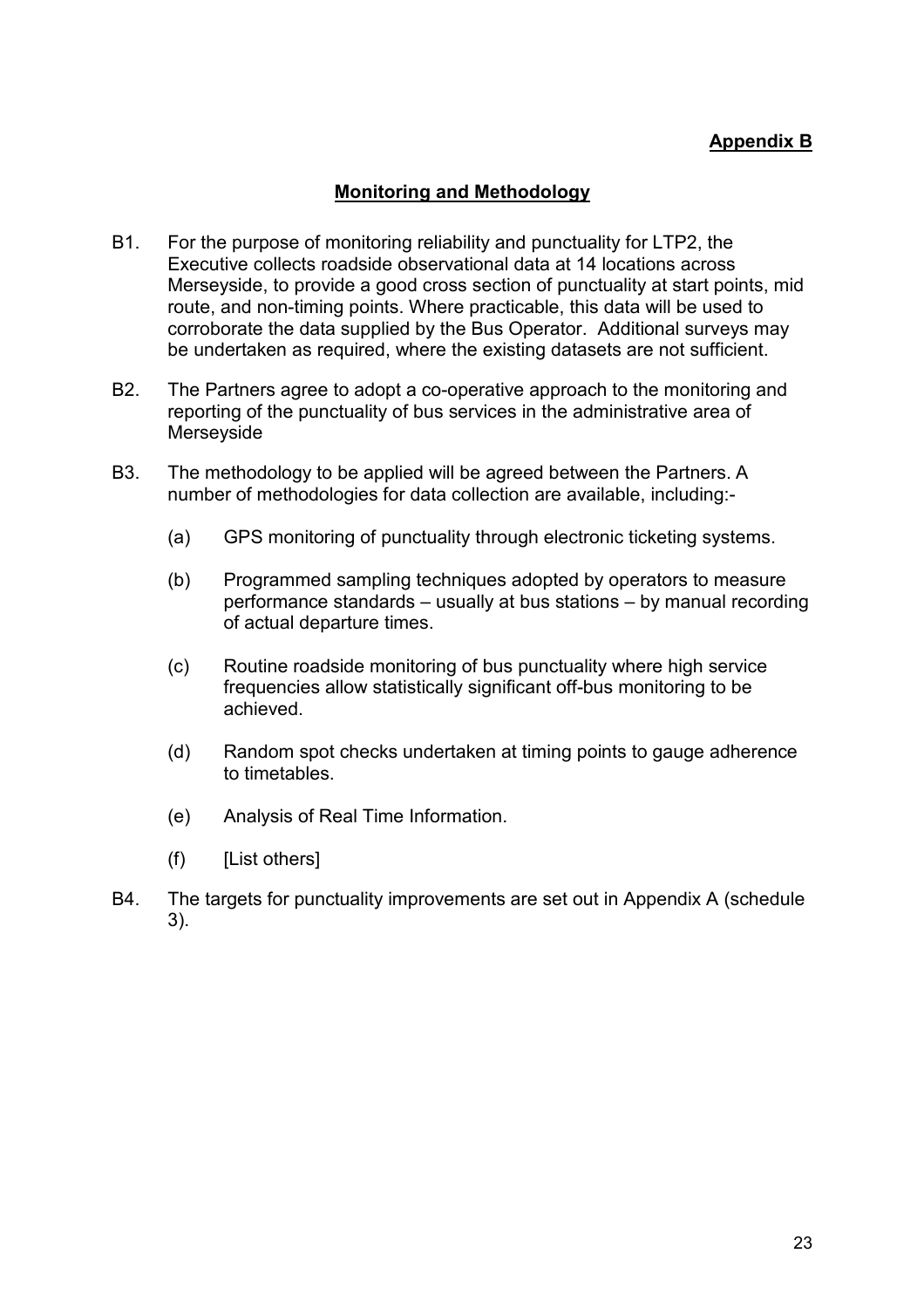# Proposed Joint Actions

## Integrated Corridor Management Approach and Plans

Where problems or issues are identified that have a detrimental effect on service punctuality, improvement plans will be put in place by the Partners. These will consist of arrangements agreed by the Partners for overcoming the identified issues, which may include but not be limited to:-

- Traffic management issues
- Over crowding issues
- Physical constraints on the actual bus journey
- Operational issues

The Partners will seek to gather appropriate evidence relating to the problem or issue affecting service punctuality and develop options which will mitigate or rectify the adverse affect on punctuality and reliability.

Options available will include but not be limited to:-

- Traffic engineering measures
- Additional/enhanced bus services
- Intelligent traffic management systems
- Marketing and promotion campaigns
- Measures undertaken by the Bus Operator

Where actions are identified, responsibility for them will be attributed to either the Bus Operator, the Executive or the Council or where appropriate third parties.

Where actions are identified within improvement plans they will be monitored and progress will be reported at the appropriate meeting.

There will be two types of improvement plan. Route Improvement Plans will concentrate on service routes where punctuality is being negatively affected. Operational Improvement Plans will be mainly Bus Operator based and cover issues around the management of bus services.

#### Route Improvement Plans

In the event of punctuality being adversely affected along service routes the Partners shall first seek to gather data specific to that route with the aim of identifying and evidencing the issues to be dealt with. The data to be collected will include:-

• Punctuality at both timing and non-timing points along the route to be compared with scheduled service information.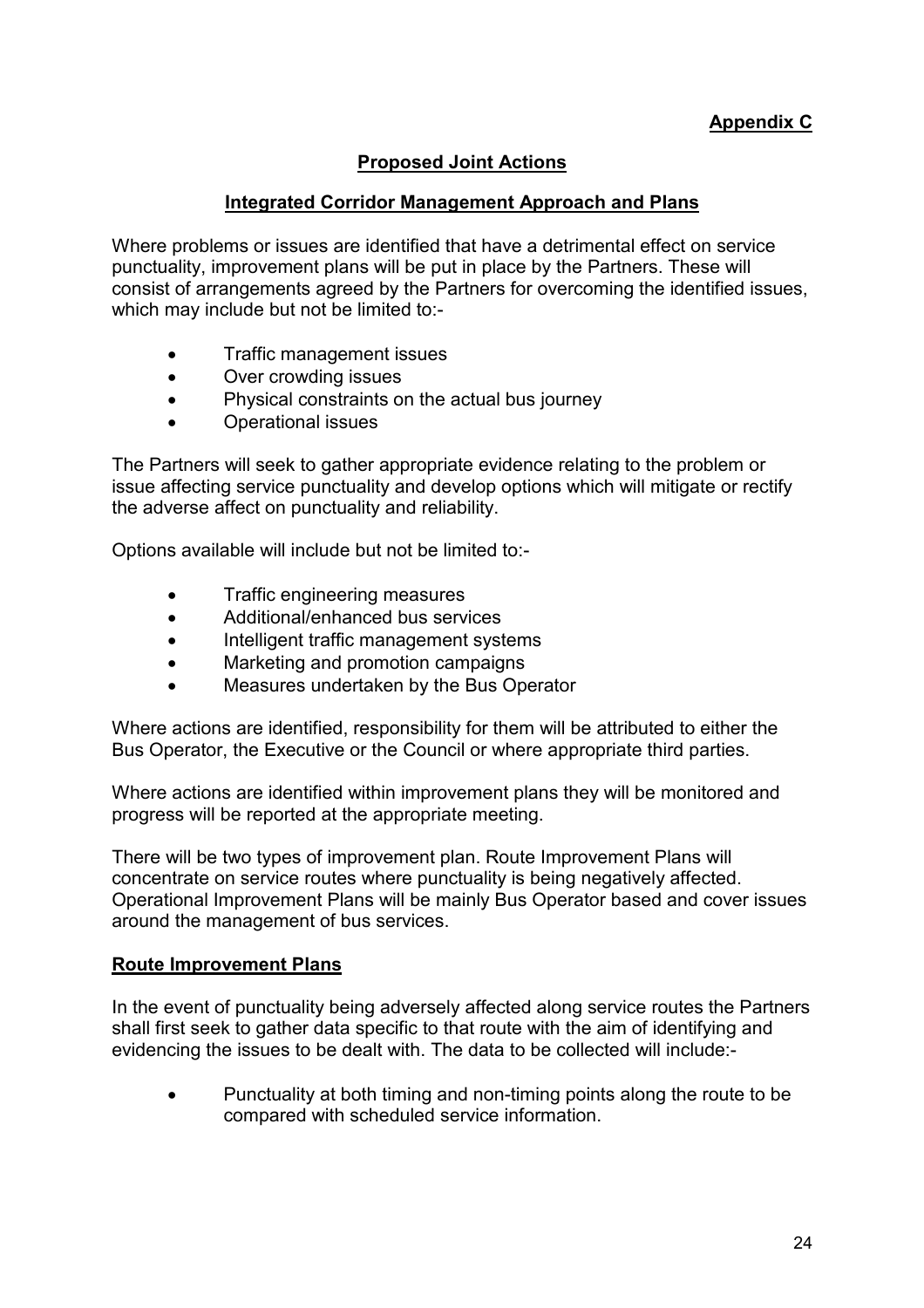- Traffic data along affected routes including:-
	- intelligence on possible or known causes of delays
	- location and duration of temporary traffic management measures
	- location and duration of third party utility works on the highway;
	- location and duration of current/recent highway maintenance works; and
	- route accident statistics
- Information on new developments along routes affected, eg size and location
- Operator information on boarding delays

Where appropriate additional observational surveys may be carried out to ascertain the nature of issues identified along specific routes.

Actions to be considered by each of the Partners are listed but not limited to those set out below:-

- Traffic management measures
- Use of intelligent transport systems and information provision Urban Traffic Management Control
- Boarding at bus stops
- Management and or introduction of bus priority measures
- Highway engineering measures
- Improved mechanisms for dissemination of information on punctuality issues
- Route and timetable planning to consider punctuality issues
- Liaison with police on traffic management issues which affect bus punctuality
- Liaison and consultation with third party utilities carrying out highway works